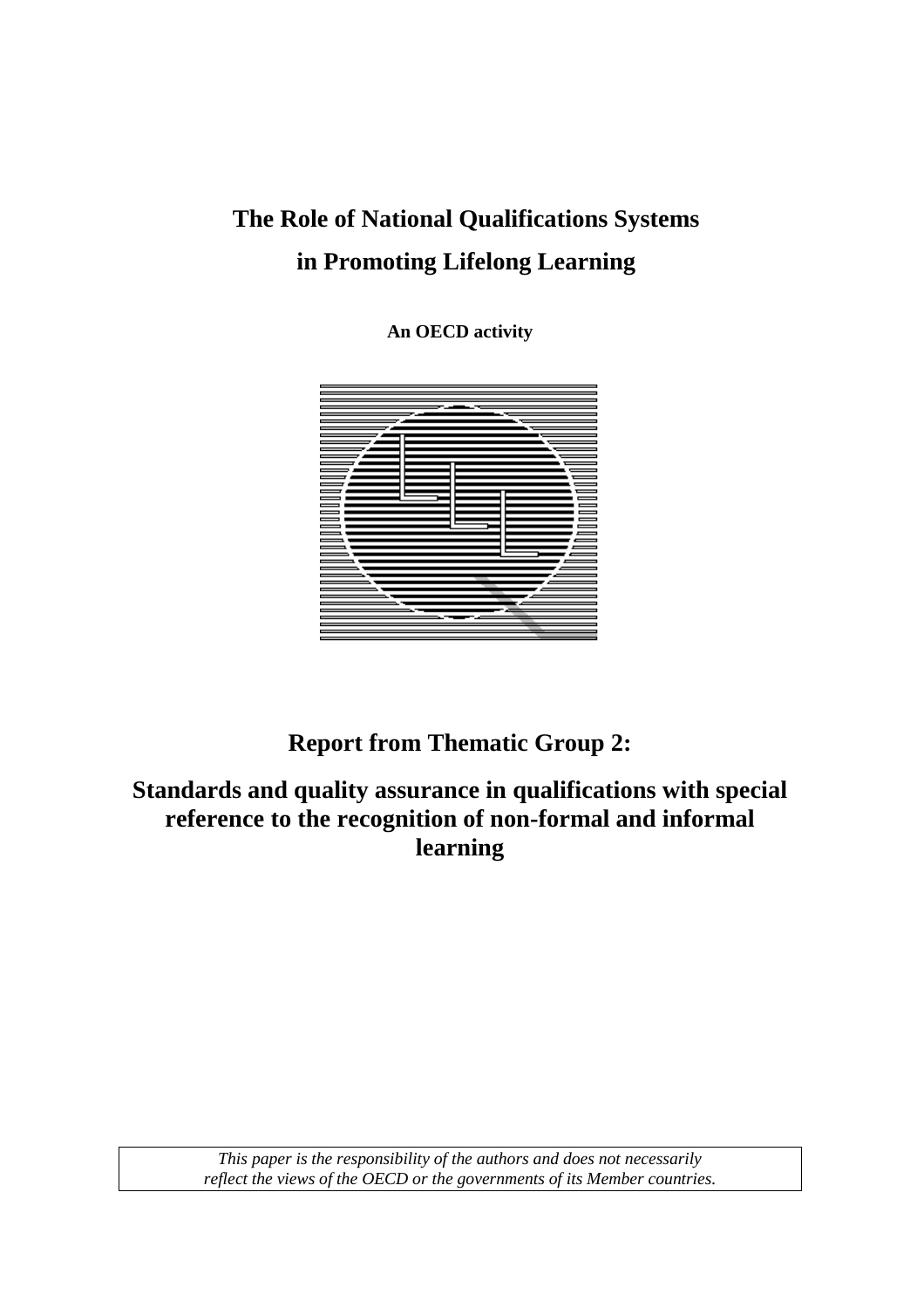#### **Participants in TG2**

#### **Country delegates**

BELGIUM (Flemish Community): Ms. Patrice Schoeters, Flemish Institute for Entrepreneurship, VIZO Training and Alignment Information Centre, DIVA

Ms. Ria Van Herck, Training and Alignment Information Centre, DIVA

DENMARK: Ms. Annelise Hauch, Ministry of Education Ms. Vibe Aarkrog, the Danish University of Education Mr. Steen Høyrup, the Danish University of Education

FINLAND: Mr. Petri Haltia, University of Turku, Department of Education Mr. Kari Nyyssola, National Board of Education

FRANCE: Mr. Michel Aribaud, Ministry of National Education

IRELAND: Ms. Angela Lambkin, FETAC

MEXICO: Mr. Miguel Angel Tamayo Taype, Ministry of Education Ms. Maria Luisa de Anda y Ramos, Ministry of Education

THE NETHERLANDS: Mr. Rigo Van Raai, Empowerment Centre EVC Ms. Betty Feenstra, Empowerment Centre EVC

NEW ZEALAND: Ms. Jo Doyle, New Zealand Qualifications Authority

PORTUGAL: Ms. Candida Soares, Ministry of Labour, Department for Studies, Forecasting and Planning

SLOVENIA: Mr. Miroljub Ignjatovic, Faculty of Social Sciences, Ljubljana

SWEDEN: Ms. Carina Lindén, Ministry of Education and Science

UNITED KINGDOM: Mr. John Dick, Scottish Qualifications Authority, Scotland Mr. Sandy Rodger, Department for Education and Skills

#### **International organisations:**

ILO: Ms. Akiko Sakamoto, Skills Development Department

EUROPEAN COMMISSION: Mr. Jens Bjørnåvold

OECD: Mr. Mike Coles, Qualifications & Curriculum Authority (UK), Research consultant to the OECD Mr. Patrick Werquin, Head of project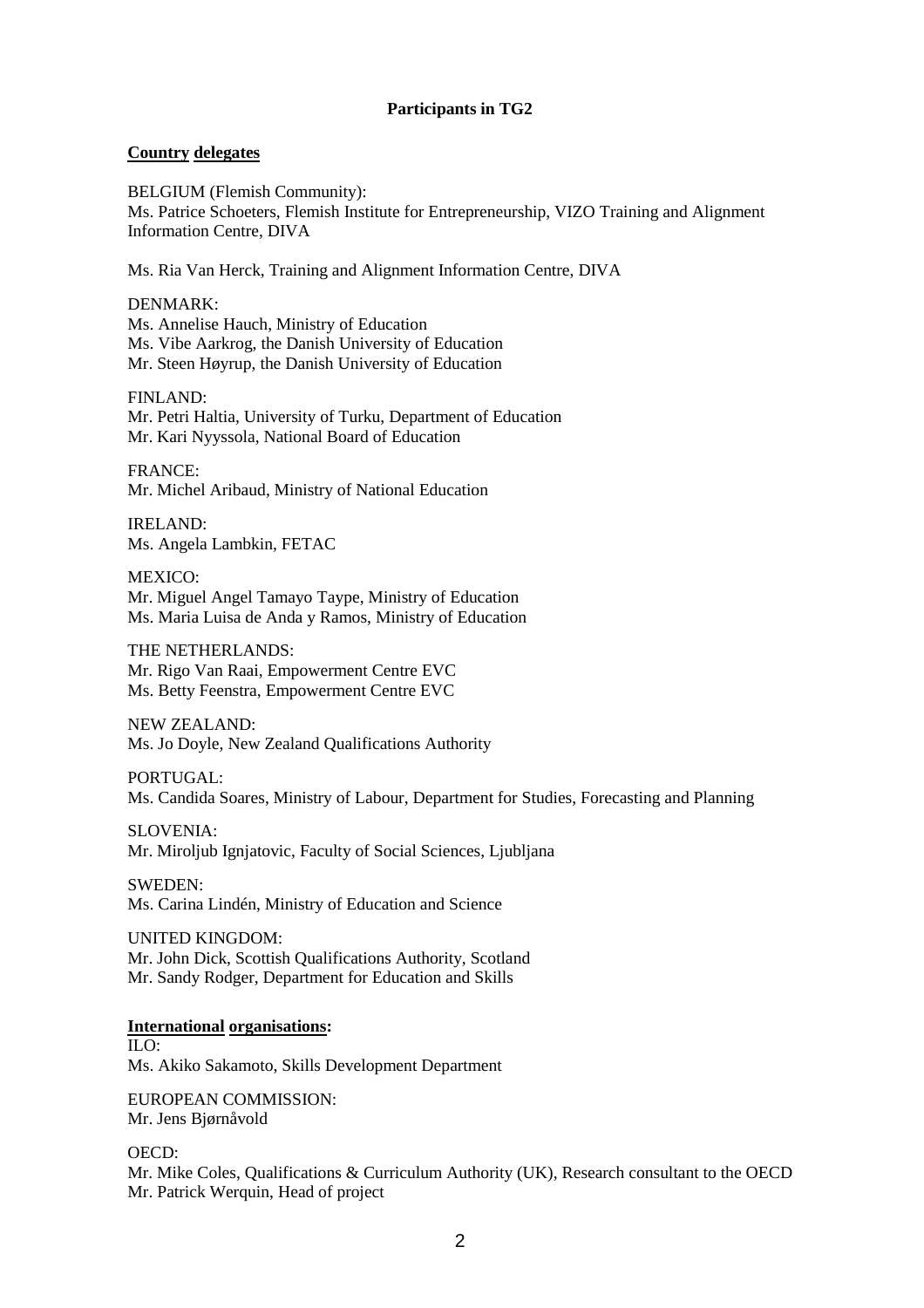#### **TABLE OF CONTENTS**

| $\mathbf{1}$            |                                                                            |
|-------------------------|----------------------------------------------------------------------------|
| 1.1                     |                                                                            |
| 1.2                     |                                                                            |
| 1.3                     |                                                                            |
| 1.4                     |                                                                            |
| 1.5                     |                                                                            |
| $\overline{2}$          |                                                                            |
| 2.1                     |                                                                            |
| 2.2                     |                                                                            |
| 3                       |                                                                            |
| 3.1                     |                                                                            |
| 3.2                     |                                                                            |
| 3.3                     |                                                                            |
| 3.4                     |                                                                            |
| 3.5                     |                                                                            |
| 3.6                     |                                                                            |
| 3.7                     |                                                                            |
| 3.8                     |                                                                            |
| 3.9                     |                                                                            |
| 3.10                    |                                                                            |
| $\overline{\mathbf{4}}$ | <b>BARRIERS TO THE RECOGNITION OF NON-FORMAL AND INFORMAL LEARNING  23</b> |
| 4.1                     |                                                                            |
| 4.2                     |                                                                            |
| $5^{\circ}$             | LOOKING TO THE FUTURE: FACILITATORS FOR THE RECOGNITION OF NON-            |
| 5.1                     |                                                                            |
| 5.2                     |                                                                            |
| 5.3                     |                                                                            |
| 6                       |                                                                            |
| 7                       |                                                                            |
|                         |                                                                            |
|                         |                                                                            |
|                         |                                                                            |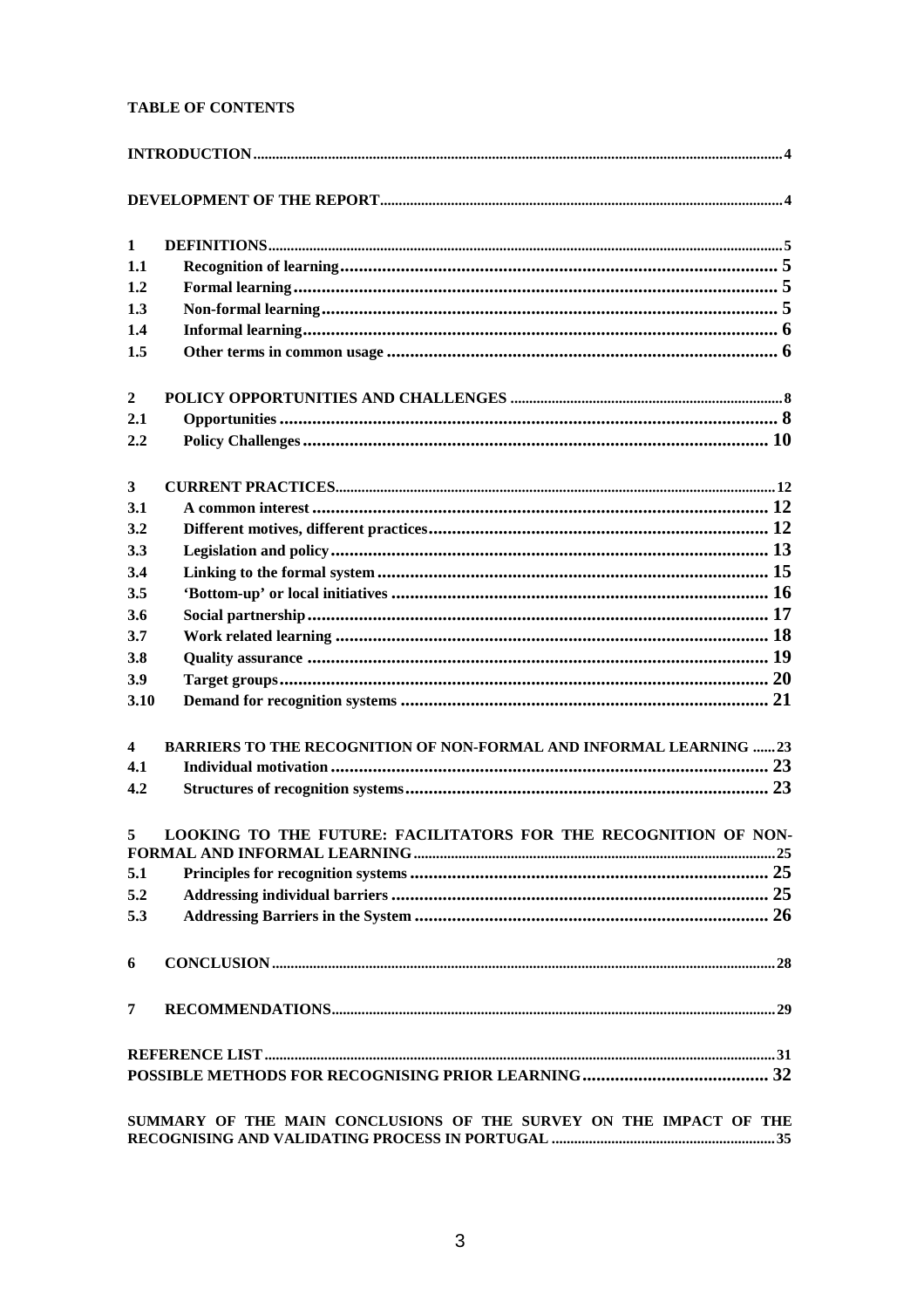#### **Introduction**

This report has been prepared as part of an OECD activity exploring the relationship between national qualifications systems and the quality, quantity or distribution of lifelong learning. The report summarises the key themes raised by the participant countries. It outlines the current practices around the recognition of non-formal and informal learning and the links, if any, to formal qualification systems. The report also identifies potential barriers to the recognition of non-formal and informal learning and suggests actions required to break down these barriers.

At the time of production of this report a significant amount of work in relation to the recognition of non-formal and informal learning was being carried out by the European Commission. One of the streams of this work was the development of a set of common European principles for validation of non-formal and informal learning. This report has been informed by the work of the European Commission whilst attempting to avoid duplication as much as possible.

#### **Development of the report**

The work of the Thematic Group 2 took place between April 2003 and October 2004. Two meetings were held in July and November 2003 and further work was carried out through electronic exchange of information.

The drafters of this report would like to thank all the participants to the activity that provided information during the meetings and though electronic means. They were uniformly helpful in describing their efforts and in explaining practices that were unfamiliar to us, and we want to thank them for their participation. The government officials were also open about their policies, recent developments, and the problems they still seek to overcome.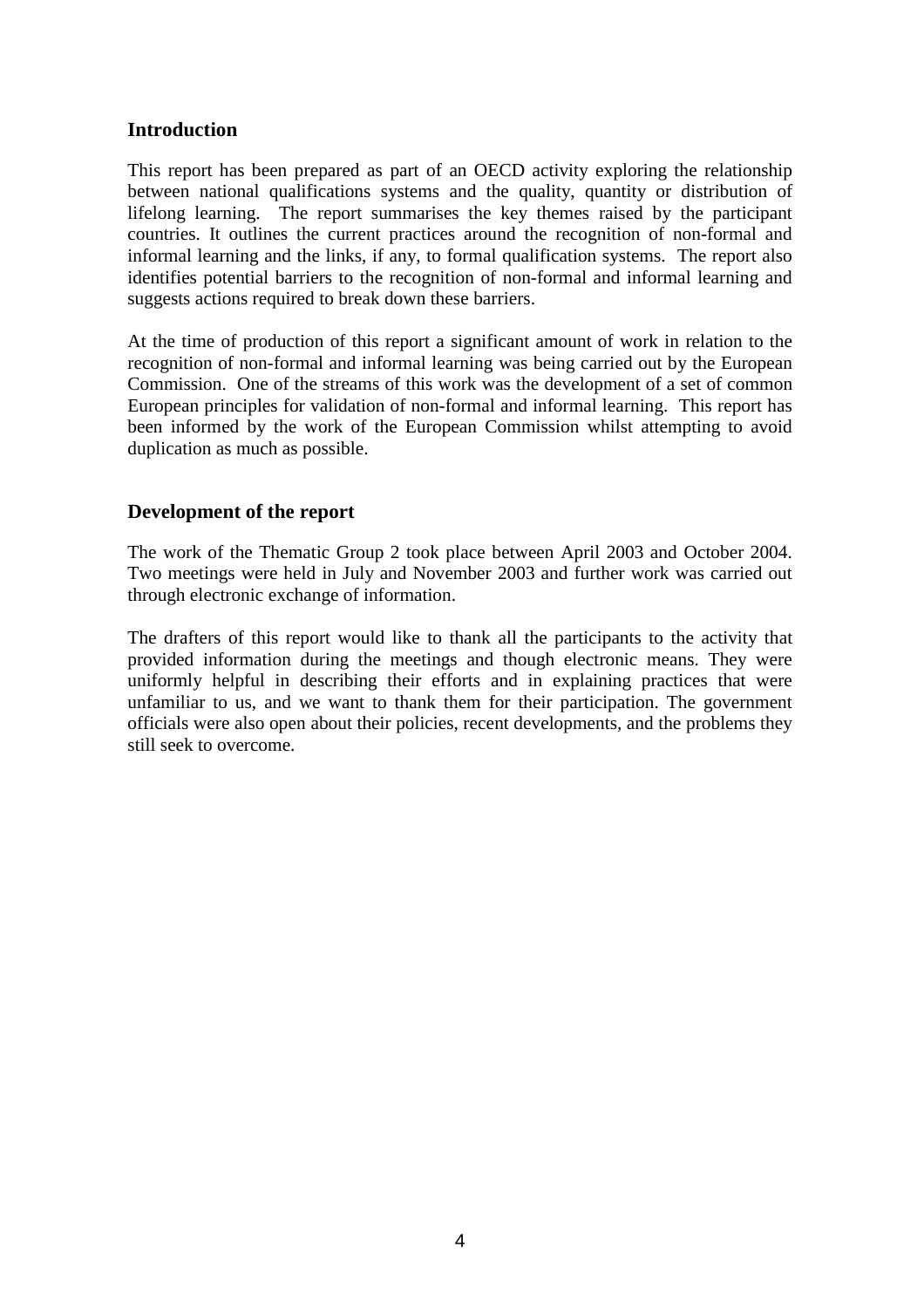# **1 Definitions**

Before we embark on a discussion about the recognition of non-formal and informal learning, it is important to take a moment to clarify what it is we are talking about. A range of definitions that capture the concept of recognising learning that takes place outside of formal educational settings and is not normally recognised are in use in the countries that participated in Thematic Group Two. The following descriptions represent a significant step towards a consensus view of the countries participating in the thematic group and may help to appreciate the depth and breadth of understanding the group has of the main concepts.

# **1.1 Recognition of learning**

Recognition seems to be a broad term that is often used interchangeably with the term validation (Colardyn D. & Bjørnåvold J., 2004). Both terms seem to include the recording of achievements in learning and the progress made by individuals. For some users it also includes the processes leading to the issue of a qualification. By recognising learning it is thought that it is possible to make explicit an individual's knowledge and skills so that they can use the credit gained by recognition to benefit in the labour market, in entry to formal education, financially or in terms of status or self-esteem. In some countries the term validation specifically refers to legal processes that permit to an individual to obtain a certificate (for instance a vocational diploma) linked to an individual's skills, knowledge and attitudes. In other countries validation is referred to as a means of making visible a person's skills and competencies without requiring predetermined knowledge targets to have been achieved. Recognition is also considered to be a component of the pedagogical process in adult education and an important instrument in work on recruiting and motivation for participants to study.

*Recognition of learning is the process of recording of achievements of individuals arising from any kind of learning in any environment; the process aims to make visible an individual's knowledge and skills so that they can combine and build on learning achieved and be rewarded for it.* 

# **1.2 Formal learning**

This kind of learning is usually associated with an institution of learning such as an educational facility or an enterprise that offers formal education and training programmes. An assessment agency may also be involved. Formal learning results from an instruction programme and is intentional from the learner's perspective.

*Formal learning can be achieved when a learner follows a programme of instruction in an educational institution or in the workplace. Formal learning is always recognised in a certificate or qualification.* 

# **1.3 Non-formal learning**

Like formal learning non-formal learning is achieved when an individual follows an organised programme of instruction. This could be in a range of settings such as an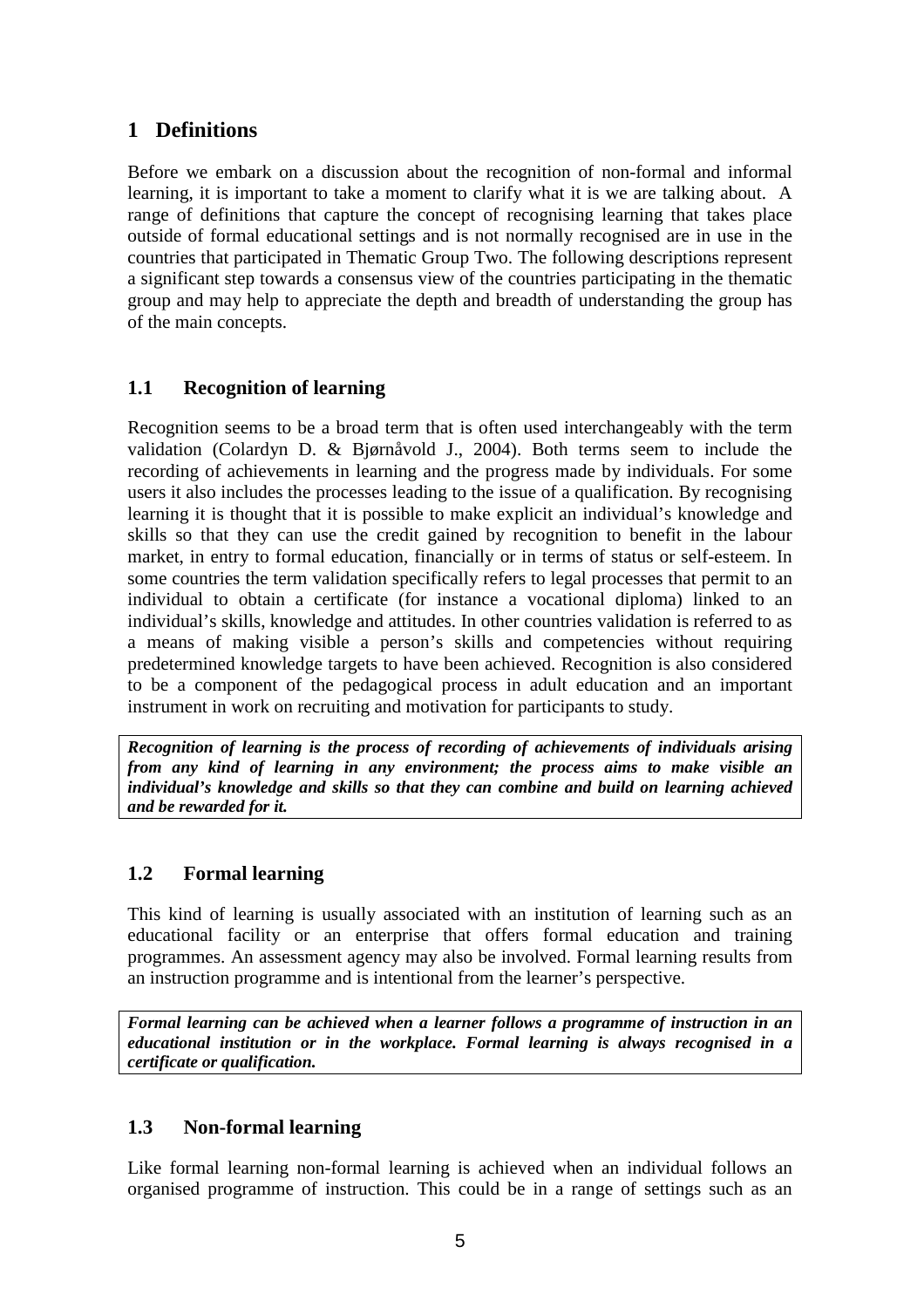educational institution, the workplace or in the home. This kind of learning is often embedded in planned activities that are often not designated as learning but which contain an important learning element. It can be structured (in terms of learning objectives, learning time or learning support). This kind of learning is not formally assessed. Many countries explicitly acknowledge a difference between non-formal learning and informal learning. Where this distinction is made, there is a general agreement that non-formal learning takes place in an intentional way, often in an educational or labour setting, but does not lead to formal qualifications.

*Learning which is embedded in planned activities not explicitly designated as learning (in terms of learning objectives, learning time or learning support), but which contain an important learning element. Non-formal learning is intentional from the learner's point of view. It typically does not lead to certification* 

# **1.4 Informal learning**

Informal learning is achieved outside of organised education or training provision. It is often referred to as 'experience' or 'unintentional learning' that occurs throughout life without the learner necessarily being aware of the knowledge or skill that they have gained. This type of learning is seen as a 'side-effect' of life.

*Informal learning results from daily work-related, family or leisure activities. It is not organised or structured (in terms of objectives, time or learning support). Informal learning is in most cases unintentional from the learner's perspective. It does not lead to certification.* 

# **1.5 Other terms in common usage**

In a number of countries, a range of terms are used to capture parts of the concept of recognising or validating learning that takes place outside the formal education setting and that has not, in the past, been certified. These include

#### *Recognition of Prior Learning (RPL) and Assessment of Prior Leaning (APL)*

These terms are in common use in a number of countries such as Denmark, Ireland, New Zealand and the United Kingdom. They usually refer to the assessment of any prior learning, regardless of the manner in which it has been gained and therefore can be said to encompass formal, non-formal and informal learning. The following definition demonstrates this point:

*Assessment of Prior Learning (APL) is a process, which uses a variety of tools to help learners reflect on, identify, articulate and demonstrate past learning. This learning has been acquired through study, work and other life experiences and is not recognised through formal transfer of credit mechanisms. APL allows the evaluation of past learning against established standards so that credit can be awarded and qualifications achieved.* 

#### *Assessment of Prior Experiential Learning (APEL)*

This is similar to APL/RPL but specifically focuses on the assessment of experiential learning, that is learning based on experience rather than on formal instruction.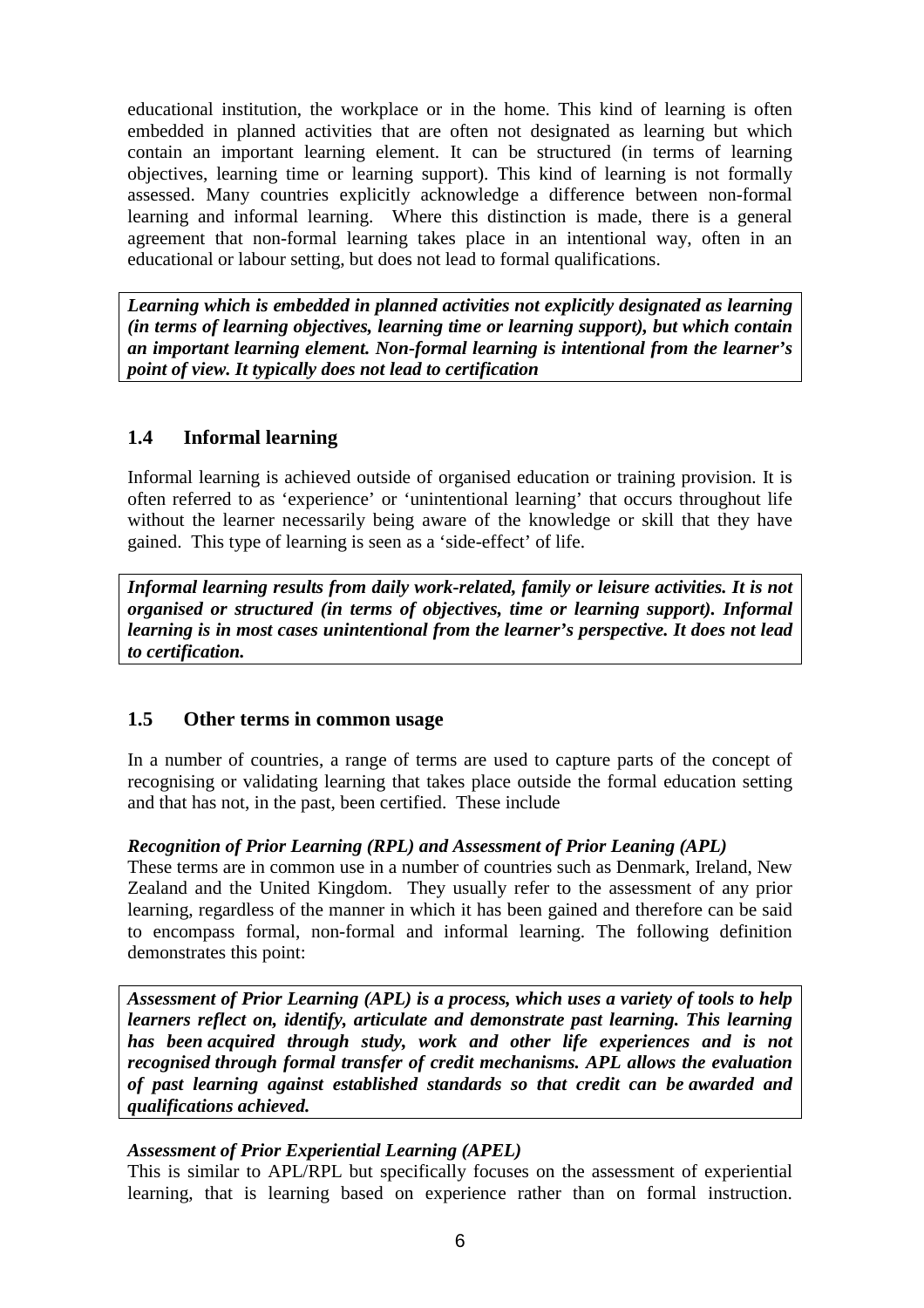Therefore, APEL could be said to encompass non-formal and informal learning, but not formal learning.

#### *Prior Learning Assessment and Recognition (PLAR)*

This definition comes from Canada and shows some of the principles that underlie the assessment process such as reliability and validity.

*Prior Learning Assessment and Recognition (PLAR) is an evaluation through a valid and reliable process, by qualified specialist(s), of the knowledge and skills that have been learned through non-formal education, training or experience to determine the equivalency for credit to a course.1*

#### *Lifelong learning*

*Learning activity that is undertaken throughout life and improves knowledge, skills and competencies within personal, civic, social and/or employment-related perspectives. Thus the whole spectrum of learning, formal, non-formal and informal is included as are active citizenship, personal fulfilment, social inclusion and professional, vocational and employment related aspects.* 

#### *Life wide learning*

l

Life wide learning is a term that has begun to be used to capture the idea that learning may take place in a range of contexts outside of formal education and with different aims and outcomes.

<sup>&</sup>lt;sup>1</sup> British Columbia Council of Admissions and Transfer. (1994)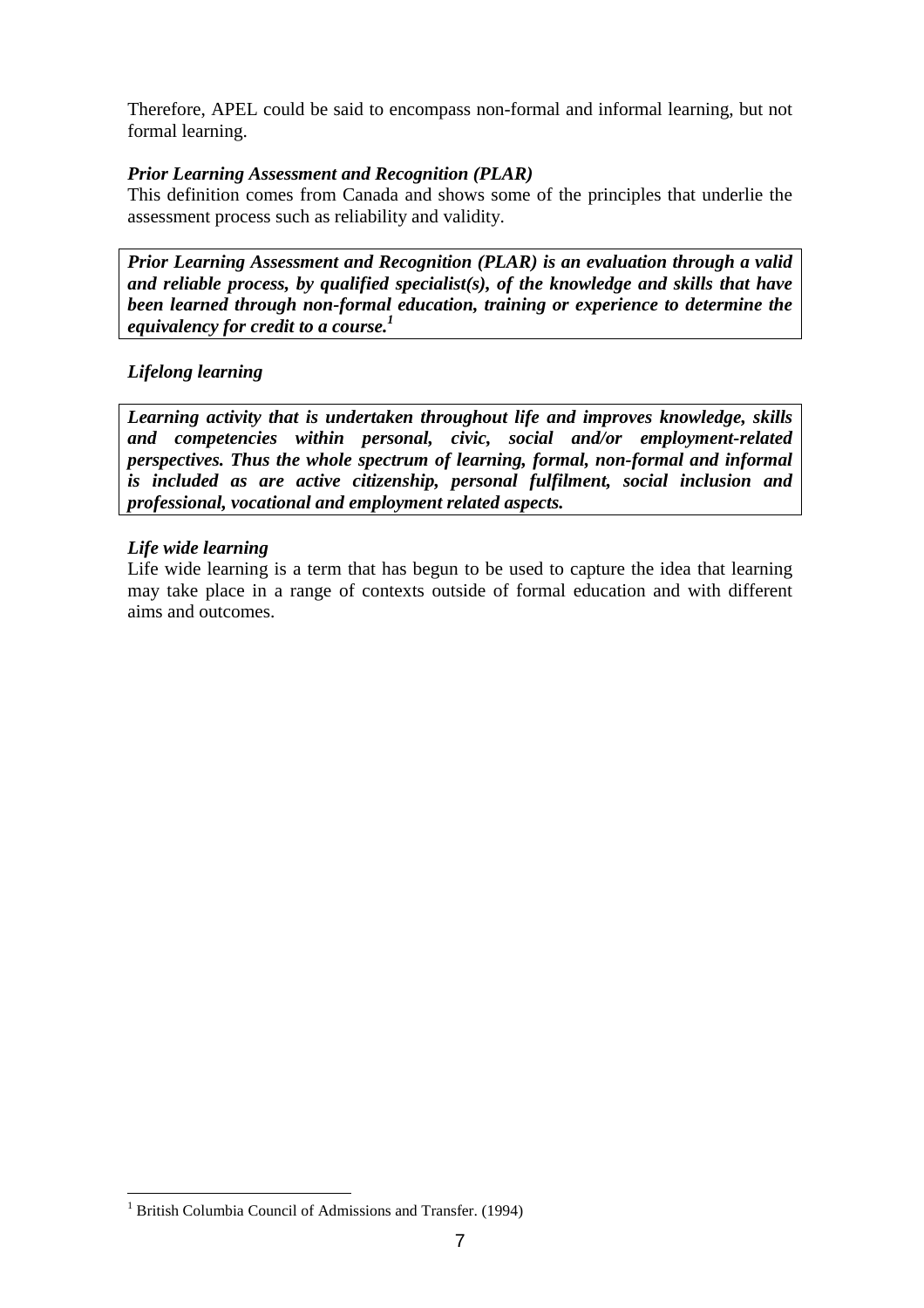### **2 Policy Opportunities and Challenges**

The recognition and certification of competencies obtained outside formal education provides numerous opportunities on a policy level. These opportunities may relate to a country's objectives in areas such as skilled employment, education, equity and immigration. The countries that participated in Thematic Group Two viewed these opportunities within the context of lifelong and life wide learning.

With every opportunity there are, of course, challenges, pitfalls or unintended consequences. These are discussed in the second section of this chapter.

# **2.1 Opportunities**

#### *Contributing to the quality, quantity and distribution of lifelong learning*

Recognition should permit existing training paths to be optimised and is likely to facilitate a more tailored approach to the development of training paths for individuals. Training paths can, subject to good screening of the individuals existing skills, be shortened or modified to the individual's requirements and therefore lead to better and more efficient training expenditure. The flow-on effects of this would be more targeted government expenditure and the creation of a platform through which the government, the learner and industry can co-operate and share resources.

Recognition makes visible the skills, knowledge and competencies of an individual. In some cases the end goal is attainment of a qualification. In other cases the aim is to examine and document an individual's existing competencies without reference to predetermined knowledge targets. By promoting the individual's self-knowledge, self esteem and self-concept, recognition may encourage adults who have not previously taken part in the formal education system to do so. It may also provide adults with the evidence required to meet any entry standards for vocational or higher level education. Recognition of existing competencies may lead to an increased willingness among employees to take part in workplace training or learning.

In addition, recognition of non-formal and informal learning is in many cases used as a mechanism for reducing the study time required in order to gain a recognised formal qualification. In these cases, the non-formal and informal learning is credited towards the qualification, thus reducing the amount of work required within the formal system in order to successfully complete the qualification. This makes the completion of a formal qualification more attainable, particularly for those who may not have engaged in the formal education system in the past, or whose family and work commitments have made participation particularly difficult. In this context, recognition should reduce the cost of formal learning to both the learner, and to the system, thus addressing one of the barriers to entry to formal learning.

Recognition procedures may motivate individuals to look upon learning not only in a lifelong sense, but also as a life wide opportunity. It may also encourage the individual to start new learning experiences.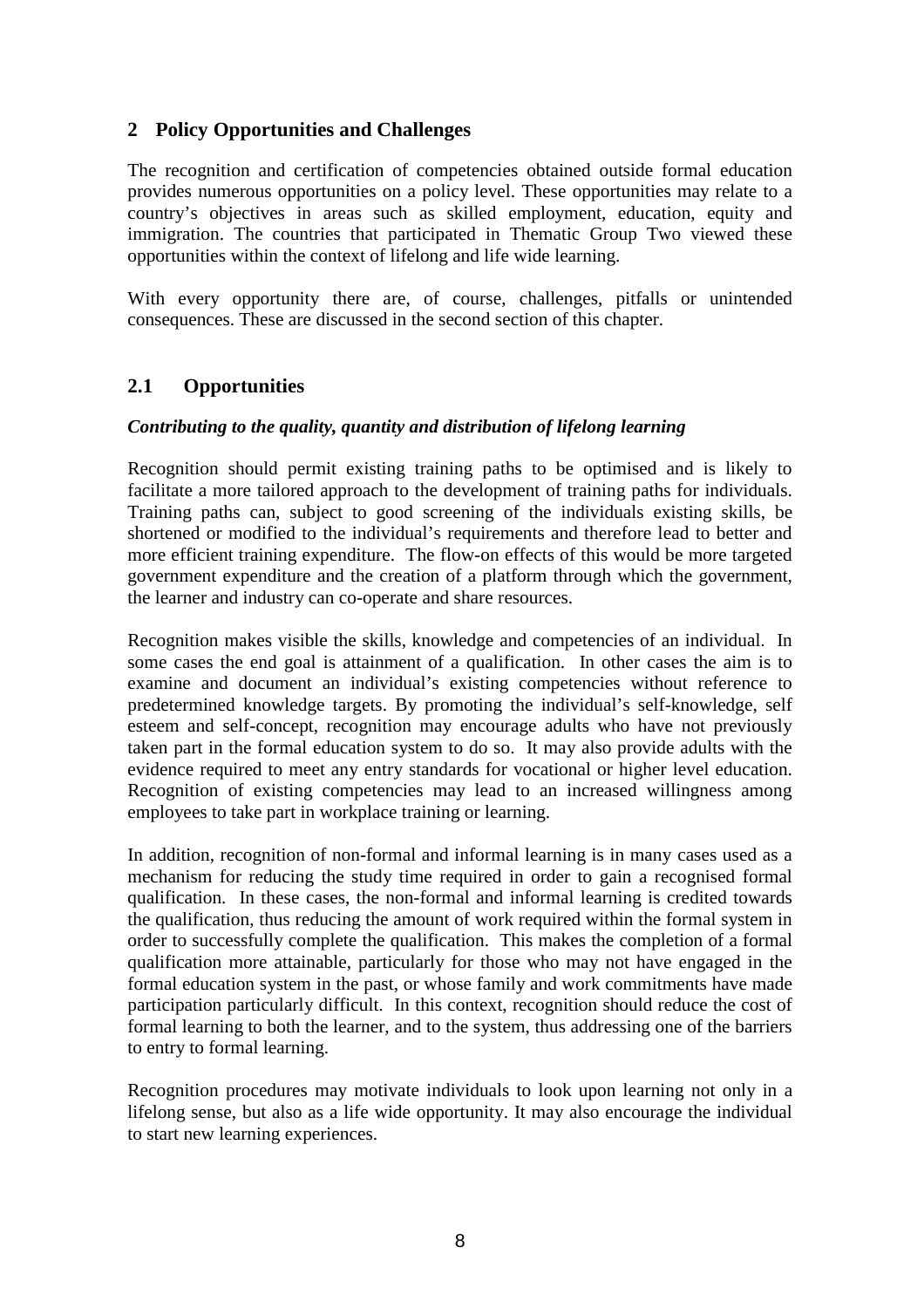#### *Harnessing the human resource potential of citizens: improving access to, and mobility within the labour market*

Recognition of non-formal and informal learning is also regarded as an important means of enhancing individuals' employability by facilitating workers' participation in formal education and training or by enhancing appreciation of their existing skills in the workplace (ILO, 2004). Individuals who have had limited access to, or not achieved<sup>2</sup> in formal education and training or those who learned skills predominantly in the workplace are often disadvantaged in gaining access to further training opportunities, or in securing employment which adequately reflects their skills and previous experience. Workers with few, or no, formal qualifications are least likely to secure rewarding work opportunities. Helping these workers to get their competences formally recognised, gives them evidence of their personal capital, which in turn assists them in their workforce negotiations. This helps improve employment and career prospects and access to further learning opportunities.

Identifying the true competence of the individual may assist employers by giving them more information about their existing or potential staff. For enterprises, a better recognition of workers' skills is a way to overcome skills shortages and match skills demand with supply. This contributes to enterprises' investment in and planning of human resources. It may also assist in meeting industry standards or quality assurance requirements and may contribute to competitive advantage.

Recognition of non-formal and informal learning in the workplace has been practiced at multiple levels, largely at the industrial sector level or individual enterprise level. However, it can be difficult to see the full scale of practices and impact due to the nature of data collection and recording systems. In some countries, for example Australia and New Zealand, achievement is recorded without differentiation between learning gained through formal, non-formal and informal means, making it difficult to gauge the quantum of learning gained through non-formal and informal learning.

The purpose of implementing recognition also varies. In addition to the general purpose stated above, specific case studies included in the recent ILO study show that the recognition has been carried out for improving employability of redundant workers, the unemployed and those with no official recognition for their trades; increasing the standard of practice and workforce renewal in the industry; and selecting potential managers in an enterprise (Dyson, C. and Keating, J., 2005).

#### *Overcoming social, cultural, economic inequity*

The recognition of non-formal and informal learning is also an opportunity to impact on the lives of disadvantaged groups within societies. Many participant countries have influenced the recognition of non-formal and informal learning through high level strategic policies linked to equity and social inclusion. The knowledge economy, the changing nature of the workforce, the internationalisation of education and work and the need to harness the human resource potential of the nation are the basis for these policies.

<sup>&</sup>lt;sup>2</sup> A number of countries, including Greece, Ireland, Mexico, New Zealand and Portugal made reference to the particular needs of individuals who had not completed formal secondary school qualifications in their country background reports.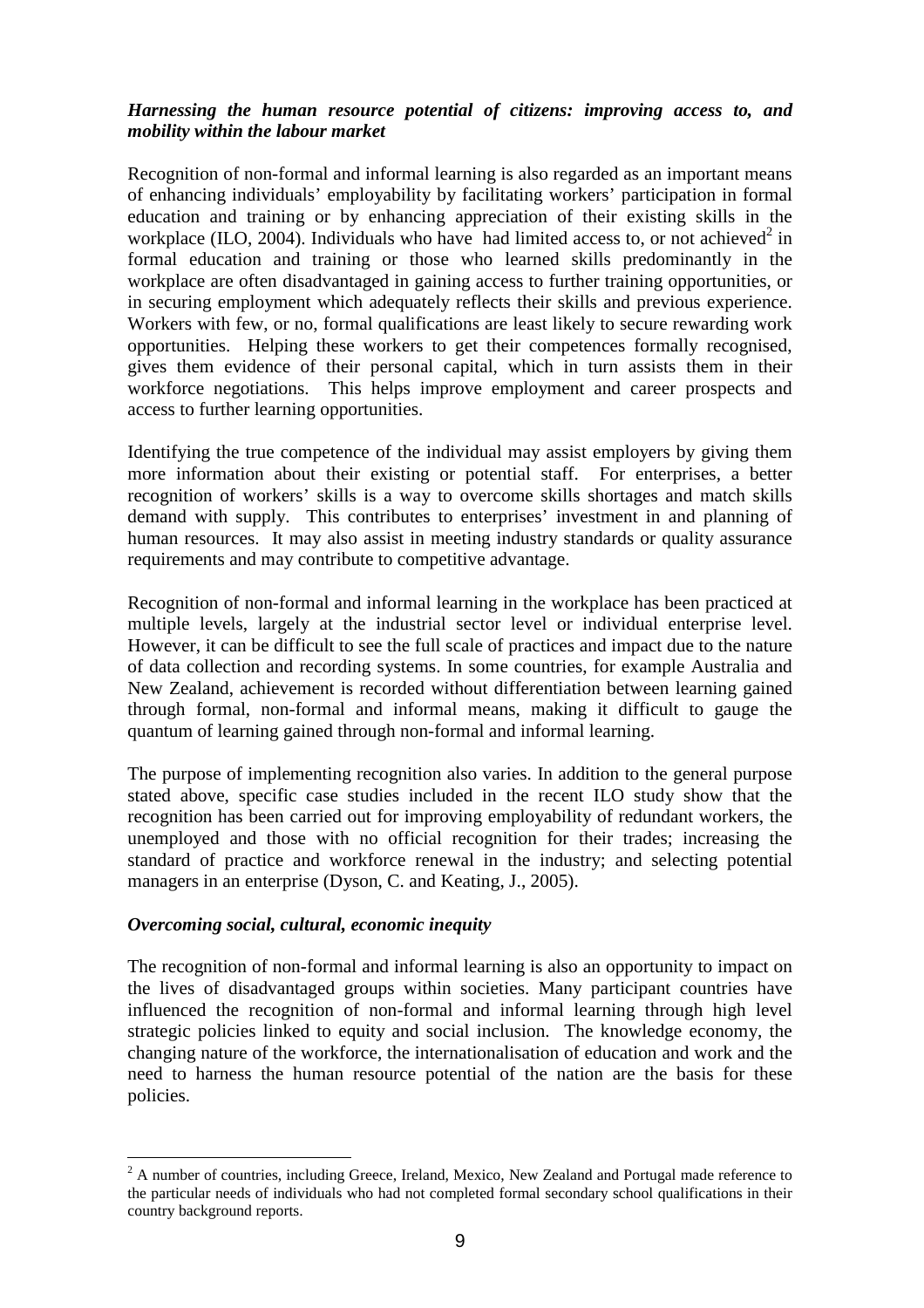A focus on access and equity of the recognition procedure will improve awareness of recognition systems among the general population, and in particular for targeted groups. This includes information about how, when and why recognition assessments can be carried out.

Some countries have specific legislation or policy for target groups such as those who have not completed basic schooling to gain access to recognition systems. For example, in Mexico those who belong to the educational backlog (people 15 years of age or older who have not begun or have not finished basic education) are able to obtain certificates relating to primary, or secondary formal education. This initiative acknowledges that there are groups within society that need additional opportunities in order to realise their full human capability.

# **2.2 Policy Challenges**

 $\overline{a}$ 

Whilst recognition of non-formal and informal learning provides a number of policy opportunities linked to high-level goals such as building a country's skill base and achieving equity, with these opportunities come challenges that arise from the systems employed. We will discuss some of these challenges now.

One of the challenges to any recognition system is gaining the acceptance of the labour market. If qualifications gained partly, or fully through the recognition of non-formal and informal learning are not accepted in the labour market, the value of a recognition system to the individual, and to society is diminished. This challenge indicates the need for comprehensive awareness programmes that increase employers and the wider public's understanding of recognition systems.

The aim of recognition is to make visible a person's knowledge and skills. However, it is possible that the documentation produced by a recognition process deals with what the person in question lacks in order to achieve a specific goal. Sensitive handling of the process of assessment and attention to the content of the certification produced may go some way to overcoming this challenge.

With many actors involved, we risk different solutions. For example in many countries the development of policy and processes occurs at different levels, both nationally and regionally. In addition, these bodies may have different aims in implementing a recognition system. Whilst this allows for flexibility and for local needs to be met by the local community, it may also cause confusion through the use of different types of process and documentation. It is therefore important that recognition systems are built on commonly agreed principles<sup>3</sup> and that measures and methods are structured, so that we achieve a process that maintains uniform standards at the national level. If this does not occur, the system may lose legitimacy. One of the ways of addressing this is to integrate the recognition system as much as possible into existing quality assurance and assessment systems.

There may also be a risk of dissatisfaction among those who have undergone longer education when work colleagues whose knowledge has been acquired in working life have the same status. It may also lead to changed pay structures and thus diminished

<sup>&</sup>lt;sup>3</sup> In the European Union context the approval of the 'Common Principles for Validation of Non-Formal and Informal Learning is anticipated to take place by September 2004.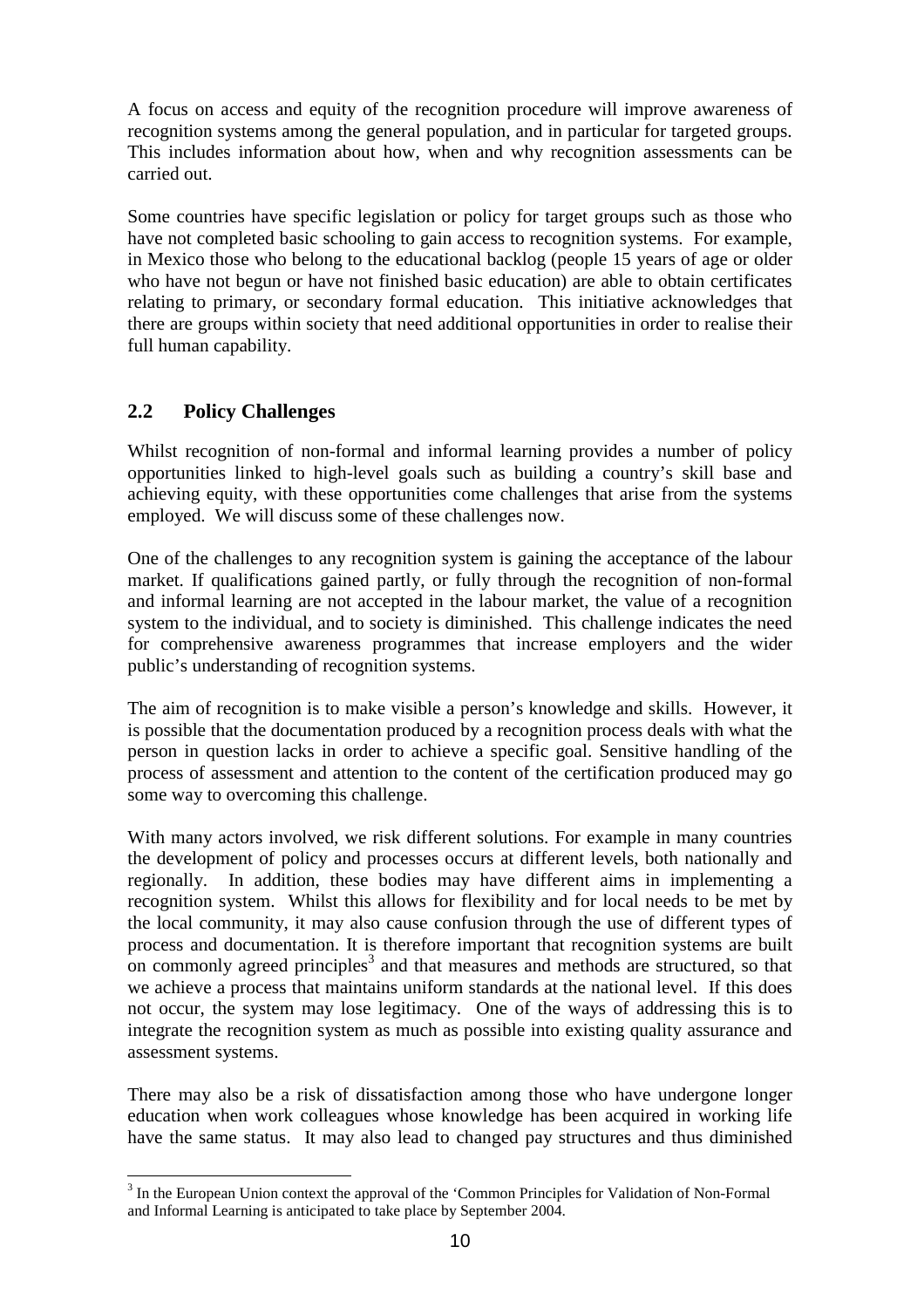returns on education through study compared with persons who have had their nonformal and informal learning recognised. Widespread dissatisfaction could lead to people becoming more unwilling to apply financial resources to formal study and instead working and having the knowledge acquired in paid work recognised. Theoretically this could lead to a lowering of value placed on formal education and eventually, lower participation rates in formal education. This would be an un-intended negative consequence of the recognition system.

Tests and assessment influence the teaching and learning process. Perhaps another unintended consequence is that although the purpose of recognition is to give the opportunity to have informal learning validated, it could encourage institutions to develop courses that prepare the individual for this assessment of their informal learning.

Some participant countries expressed a concern that expectations of the benefits of recognition in the form of better job prospects and entry or credit towards formal education may not be able to be met. If these expectations are not met the recognition could be perceived as being a pointless exercise.

It is important for all levels of learning and all sectors of the community to be included in a recognition system. If validation is used for specific groups, such as immigrants, it may result in segregation rather than integration if immigrants are forced to use the system to have their informal knowledge confirmed. The same occurs if the instrument is classified as one only used by the less educated.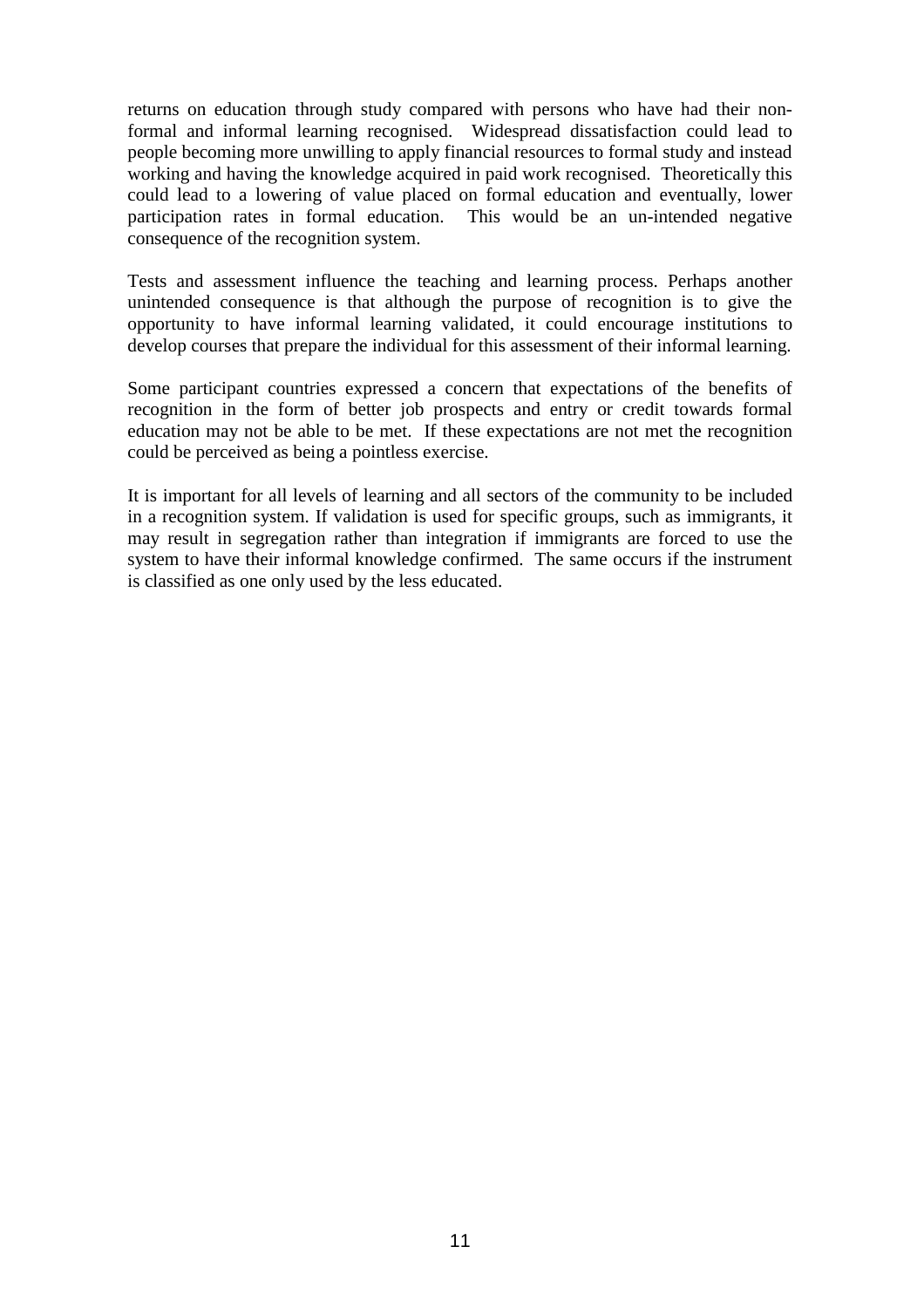# **3 Current Practices**

In this section we will look at the extent to which countries are involved in developing recognition systems and why they are doing it. We also look at how countries are implementing recognition systems by providing examples of developments or initiatives. It is not possible to describe every kind of practice but it is hoped that the examples presented will give readers something of the 'flavour' of the activities being undertaken.<sup>4</sup> Publications that these examples are drawn from are listed in Appendix Two. The EU is in the process of developing an inventory of systems and methodologies<sup>5</sup> for the validation of non-formal and informal learning. Therefore the following section provides a summary of each identified initiative rather than describing the detail of how recognition is carried out.

We present data from several countries giving examples of the numbers of people involved in informal and non-formal learning recognition systems. This, and anecdotal evidence from participating countries suggests that there is likely to be un-met demand for having learning gained outside the formal system recognised.

# **3.1 A common interest**

Many countries in the world are investigating or developing ways to raise awareness of the fact that people learn always and everywhere and formal education is only one of the many learning pathways they may take. Whilst formal education has formed the backbone of what are becoming known as knowledge societies, the importance of harnessing the full range of available skills and knowledge is being increasingly appreciated. Evidence suggests that countries see advantages for individuals, communities, enterprises and the economy in recognising this informal and non-formal learning.

The European Commission has implemented, or is developing a number of initiatives that are related to the recognition of non-formal and informal learning. These include:

- Improving on a common set of principles for validation of non-formal and informal learning;
- The EUROPASS which establishes a community framework for achieving transparency by means of a personal, coordinated portfolio of documents which citizens can use on a voluntary basis to better communicate and present their qualifications and competences throughout Europe. Europass will combine the European CV, the MobiliPass, diploma and certificate supplements and the European Language Portfolio.

# **3.2 Different motives, different practices**

Today there is a wide range of practice in countries. Some countries have long standing, large-scale, fully institutionalised systems while others are still exploring the possibilities. The context for recognising non-formal and informal learning in different countries varies considerably. Historical, social, anthropological, cultural and economic

 4 A list of possible methods for recognising prior learning is attached as Appendix Two.

<sup>&</sup>lt;sup>5</sup> Minutes of the meeting of the commision expert group on validation of non-formal and informal learning, 28 May 2003.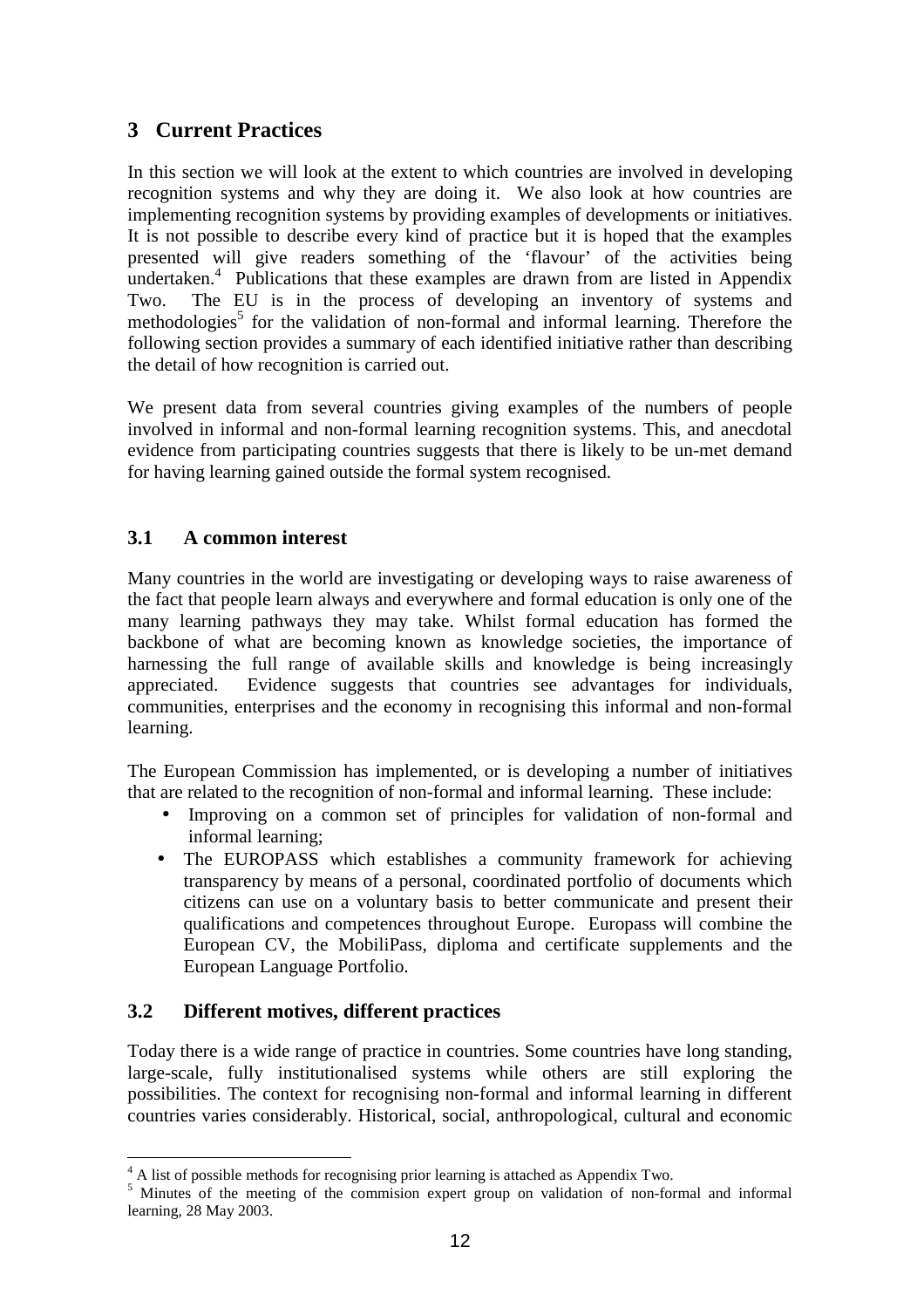factors influence the approach to recognition systems. Other important factors are the size of the country and the efficiency of internal communication.

Each country implements its practices depending on the context, the system and its own barriers. Therefore each country has its own challenges to deal with. Some countries overtly encourage or require processes for the recognition of non-formal and informal learning. Others have systems that allow or facilitate the recognition of non-formal and informal learning, but do not regulate it. In some cases a legislative base exists and in others change has been influenced through high level strategic policies linked to skilled employment or equity.

# **3.3 Legislation and policy**

A number of participant countries have legislative or policy changes either recently introduced or in development. Some of these do not specifically relate to the recognition of non-formal and informal learning, but provide a platform on which such recognition can be facilitated. They include a focus on access, equity, validation, progression and life-long learning. As noted above, countries that consider themselves to be knowledge economies are increasingly recognising the need to promote the recognition of nonformal and informal learning.

#### *Examples of Legislative frameworks*

A number of countries have specific statutes in law that give citizens rights to have their skills, knowledge and competencies recognised, regardless of the manner in which they have been obtained. These are largely examples of 'top-down' approaches where the impetus for action comes from the government, the initiative is large-scale and systematised. Examples of these are:

#### Belgium (Flemish Community)

In April 2004 the Flemish Government approved a Decree concerning formal recognition of non-formal and informal learning related to work experience. This Decree focuses on validating meaningful, profession-related competencies obtained in daily experience inside and/or outside the workplace. Individuals can step into a recognition procedure and can obtain a 'certificate for work experience' ('Title for Vocational Competence'). The Decree grants formal recognition to people who can prove they have the skills and knowledge needed for a particular profession.

Following the European developments on the structure of Bachelor and Masters Degrees for Higher Education, the Flemish Government installed the Decree on Flexible Learning (April 2004). This means that Higher Education institutions can grant exemptions within certain study programme units and can even grant a degree if the outcome of assessment concludes that the competencies are indeed held by the applicant.

#### Finland

In Finland there is an Act on Vocational Adult Education (631/1998). The Act lays down the legal framework for skills tests, which are open to all adults, regardless of how (in educational institutions, at work, by self-study or by some other form of activity) they have acquired their occupational skills. By passing these tests they can achieve an officially recognised qualification.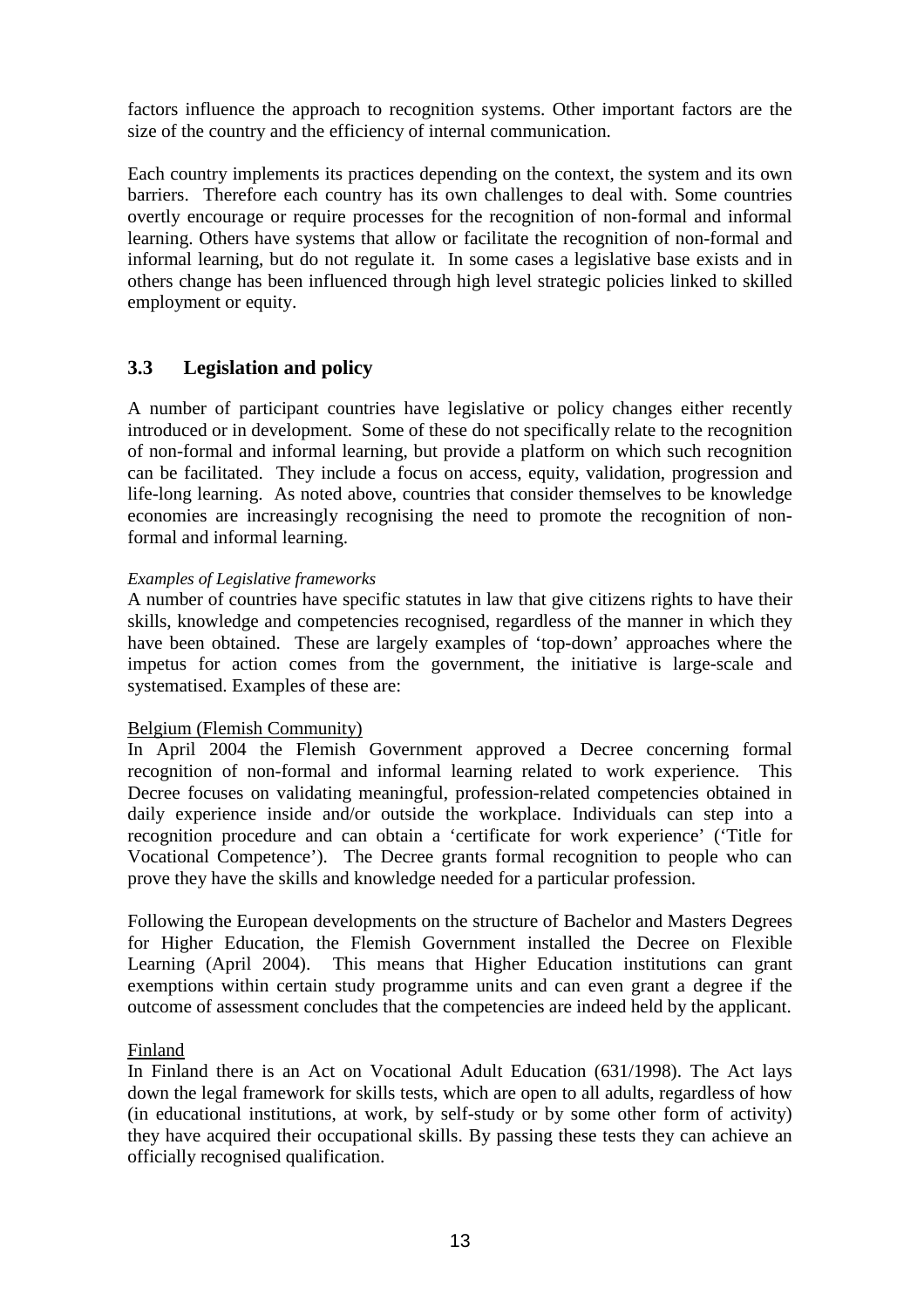#### France

In France, there has been an interest in the recognition of non-formal and informal learning since the beginning of the 1970's. Several legal processes were adopted. For instance, in the 1980's the *bilan de compétences* (assessment of competencies) was introduced which permits a person to identify all of their competences and aptitudes without making them go through a formal validation or certification process. The *validation des acquis professionnels – VAP* (validation of on-the-job acquired skills and knowledge) was introduced in 1992. VAP made it possible to obtain a part of a vocational diploma on the basis of the acquired professional experience.

The recently introduced system of *validation des acquis de l'expérience* – VAE (Validation of skills and knowledge gained through experience) allows individuals to validate non-formal and informal learning and on-the-job acquired skills. This system is registered both in the 'education code' and in the 'labour code'. Individuals can obtain a vocational qualification, or part of an official qualification, for example a vocational national diploma or a sector's qualification related to their real experience, without taking part in a formal learning or training system. All those who have worked for at least three years in one or several positions directly related to the desired qualification, regardless of their present or previous professional status (public or private sector worker, freelance, craftsman, tradesperson, job-seeker or voluntary worker) are eligible and there is no age limit.

#### Mexico

In Mexico the Standardisation and Certification Systems of Labour Competency, as part of the Project for Modernisation of Technical Education and Training, certify individual's competencies that have been acquired throughout their life, regardless of the manner and place in which they were acquired. This certification is based on the Labour Competency Technical Standards (NTCL) developed by Standardisation Committees (Lead Bodies) integrated by entrepreneurial, worker and educational or training institutions representatives. NTCLs also provide a basis for technical education modular programmes.

#### Portugal

Within the framework of the European Strategy for Employment and of the National Action Plan for Employment's guidelines – Portugal has lately developed the *Sistema Nacional de Reconhecimento, Validação e Certificação de Competências* (National System for Recognising, Validating and Certifying Competences non-formal and informally acquired - RVCC System) (Decree no.  $1082-A/2001$ , of September  $5<sup>th</sup>$ ). The joint Decree (Ministry of Education and Ministry of Social Security and Labour) lays down the legal framework for the national system for recognising and validating nonformal and informal learning.

The RVCC System is expected to contribute effectively, in the short term, to raising the levels of academic certification and of professional qualification of the Portuguese population, as well as to improve employability and to encourage, at any time, return to education and training processes for its citizens.

#### Sweden

In Sweden for decades the right to individual examination has been formally regulated in the Ordinance on municipal adult education (1992:403), Chapter 4, Sections 15 and 15a. According to the Ordinance, those wishing to obtain a grade for a specific course at compulsory and upper secondary school level are entitled to be examined without having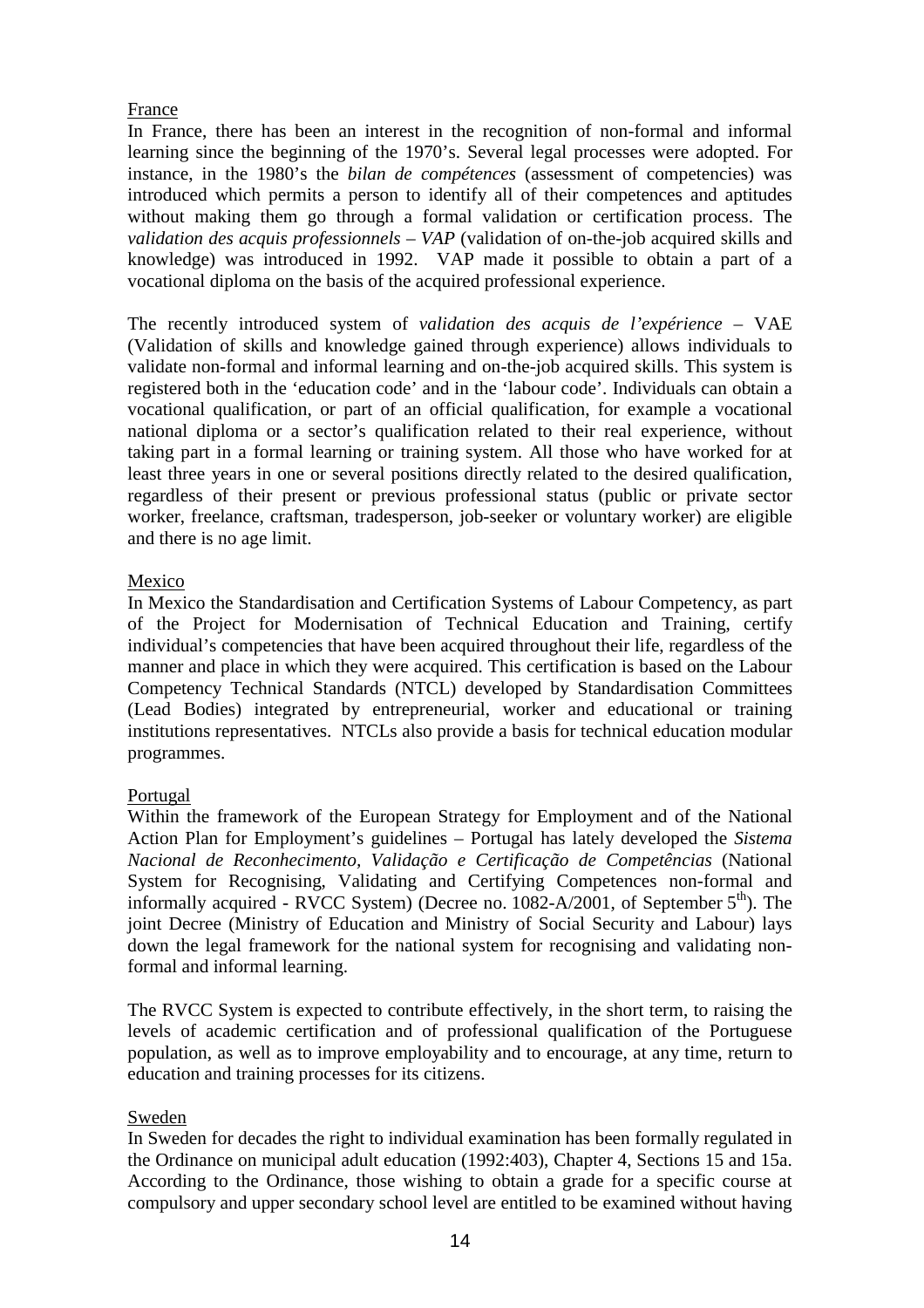taken part in the course in question.

### **3.4 Linking to the formal system**

For most countries that participated in Thematic Group Two, the links between the recognition of non-formal and informal learning and the formal qualification systems are access, entry and credit towards the formal qualification. Some examples of the links between the recognition of non-formal and informal learning and formal education systems follow:

#### France

In France, since the passing of the new law in January 2002, there is no distinction in terms of the system of validation between the non-formal and informal learning and formal education or training, insofar as same qualifications are accessible whatever the course the individual takes. National qualifications or which are delivered either after one period of education or formal training, or starting from the recognition of experience, are both recognised by the State and each one is presented within the framework of the *référentiel* (a register that describes the qualifications). These qualifications are structured in outcomes-focussed units which can be obtained successively and independently from/to each other. Also, a person can acquire a qualification while taking part in periods of formal or non-formal education or in carrying out their occupation.

All the qualifications (national qualifications, qualifications of professional branches and qualifications of private organisations) are recorded in a national register of professional qualifications, which is kept up to date by the national commission of professional certification.

#### Mexico

In Mexico there is Agreement 286, published in the Government's Official Publication on October 30th, 2000, that establishes in its third Title the guidelines that determine the general standards and criteria to which the processes will be allocated, and through which the knowledge corresponding to academic levels or grades acquired in an autodidactic manner, through labour experience or on the basis of the certification regime that refers to vocational training will be accredited, implying the acknowledgement of informal learning.

#### New Zealand

The New Zealand Qualifications Authority (NZQA) has established a structured National Qualifications Framework based on outcomes-focussed unit standards. The NZQA has strongly encouraged the application of the principles and processes of the Recognition of Prior Learning in the implementation of its National Qualifications Framework. Facilitating the recognition of prior learning and transfer of credit between institutions was one of its objectives of the development of the National Qualifications Framework. In addition, the NZQA requires all institutions and providers accredited to offer courses and qualifications, even outside the National Qualifications Framework, to make a commitment to the implementation of the recognition of prior learning. Recognition provided can be in the form of credit towards a formal qualification or the award of a full qualification. New Zealand has, since the early 1990s, consistently promoted seamless transition between sectors and acknowledged the value of recognition of achievements of non-formal and informal learning (albeit using different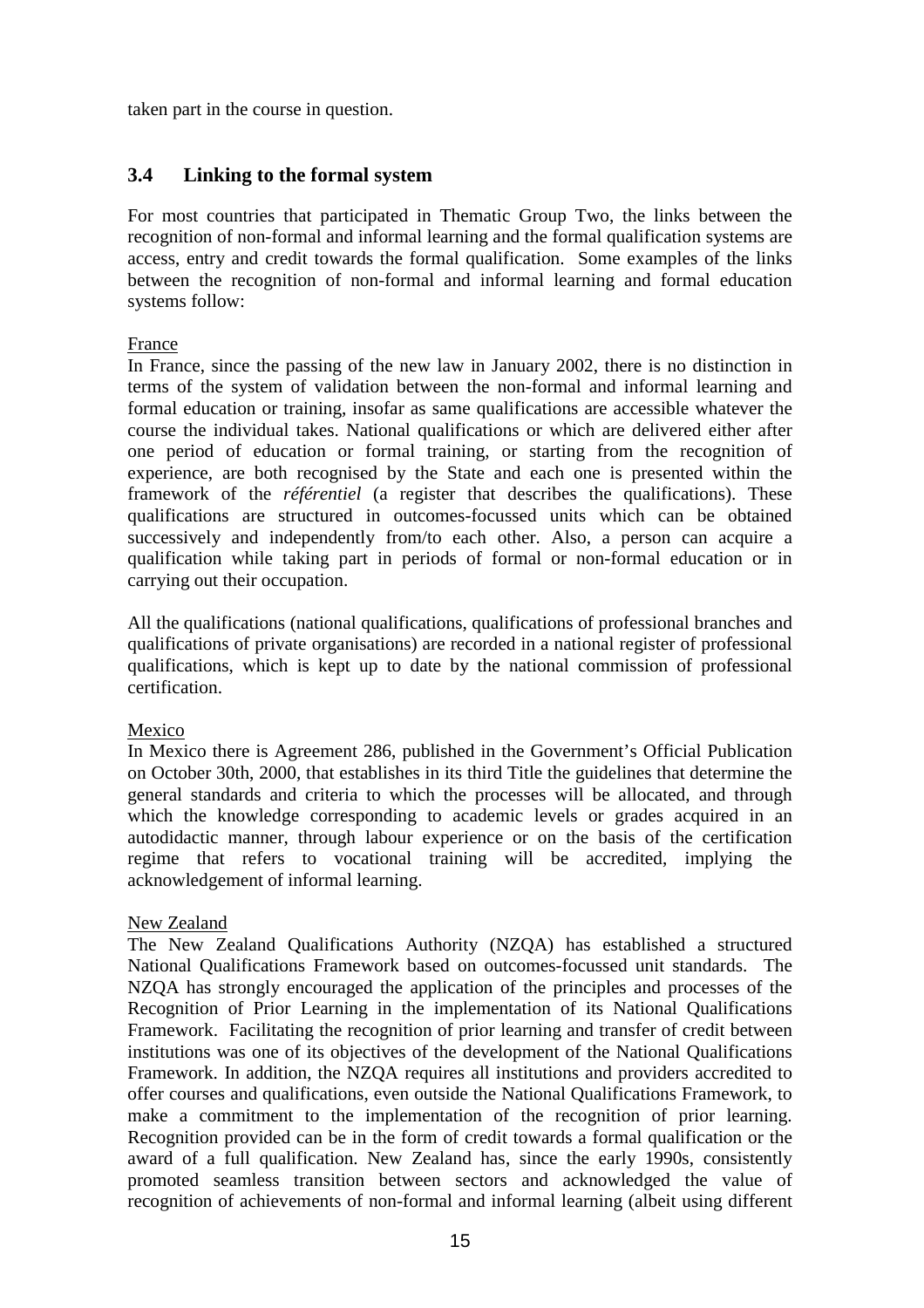terms). This approach has been particularly important for recognising Maori (indigenous) knowledge.

#### Portugal

In Portugal, the recently introduced system for the recognition and validation of nonformal and informal learning in so far as it awards a certificate equivalent to the formal education system diploma at compulsory education level allows for access/return to the formal system.

#### Sweden

In Sweden, a student who is lacking non-formal and informal learning or formal education but having relevant practical experience, can still be admitted to higher education in Sweden. This means that the higher education institutions not only have to recognise the formal learning, but also the non-formal and informal learning, if the applicant so desires.

### **3.5 'Bottom-up' or local initiatives**

#### Ireland

In Ireland there have been a number of pilot experiences in the recognition of prior learning developed as a result of a demand for access/entry to education and training and for certification of skills. Assessment of Prior Learning (APL) responses have been devised to respond to the needs of industries experiencing organisational change. FAS, the training and employment authority worked with the Irish Electricity Supply Board in an accreditation programme for semi-skilled linesmen who were all experienced workers. These workers were fast-tracked through an electrical apprenticeship and were credited for prior experience as part of the process.

Failte Ireland (the tourism development authority) has APL procedures available for workers in the tourism, catering and hotel industry who have acquired experience in the workplace and who have no formal recognition. Candidates apply to Failte Ireland, are appointed a mentor and prepare a portfolio of evidence which is submitted to Failte Ireland. They are then interviewed by an APL committee and awarded a certificate if they achieve the standards. In this initiative there is no written examination.

#### New Zealand

The Otago Polytechnic established the Centre for Assessment of Prior Learning (CAPL) in 2000.<sup> $\overline{6}$ </sup> There are now five CAPL centres in Polytechnics and Institutes of Technology in New Zealand, all established with the support of the Otago centre. Candidates may apply to have their prior learning, gained from formal education, life, and work experience assessed against the learning outcomes of qualifications. Using a facilitated process, CAPL candidates are given support to prepare evidence to demonstrate that they have achieved the learning outcomes for which they want recognition. A variety of assessment methods are used. Professional dialogue led by the candidate is the preferred method for higher qualifications at Otago CAPL. Other assessment forms include undertaking practical assessments, providing a portfolio of file evidence and/or an attestation by an individual or group that the candidate has demonstrated defined skills and understandings. An appropriately qualified assessor with relevant subject knowledge assesses the candidate. A team of assessors is sometimes used.

l

<sup>&</sup>lt;sup>6</sup> See www.caplnz.ac.nz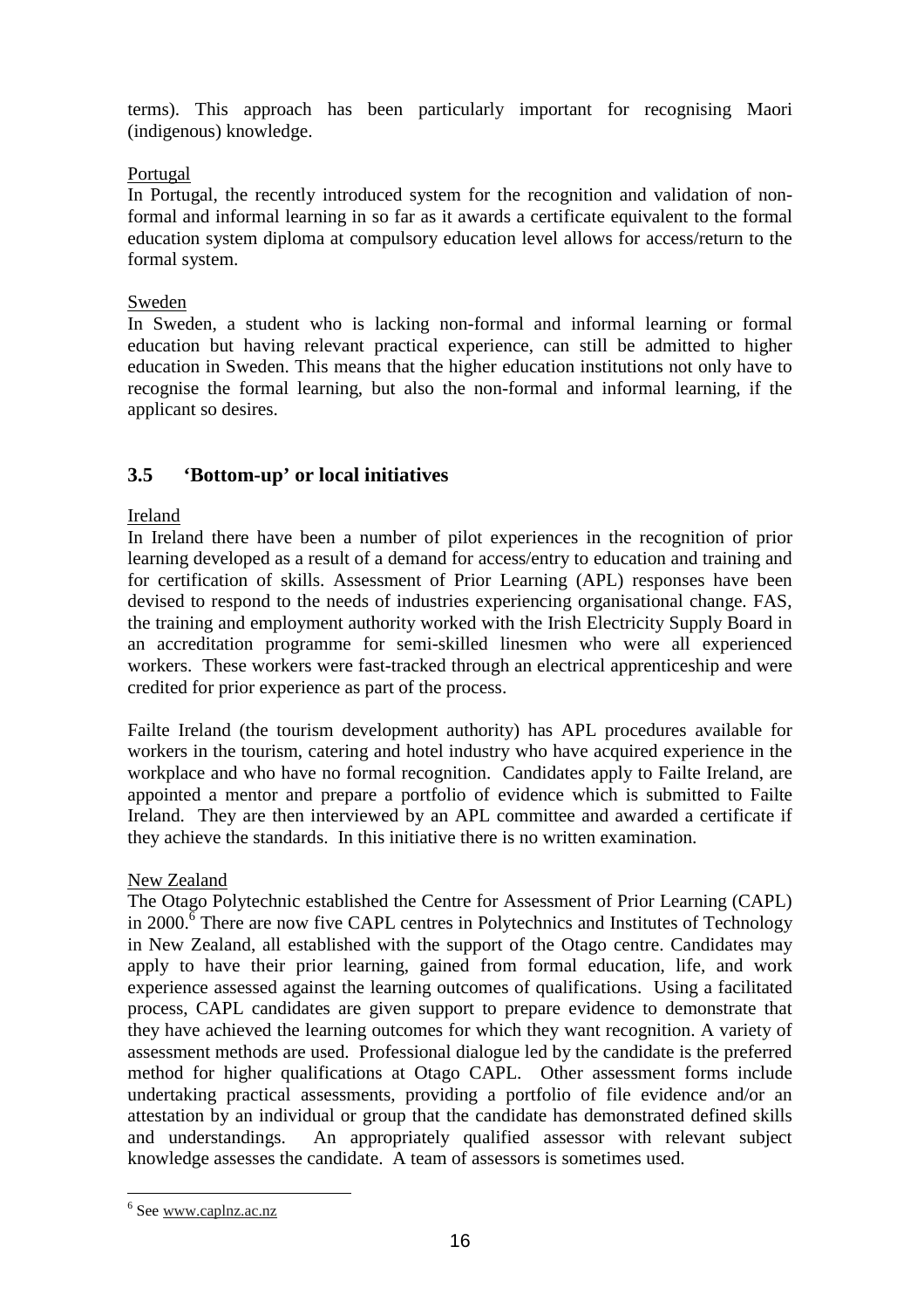Employers may also access this service in order to have the skills of their employees fully recognised and to assist them in gaining industry-relevant qualifications. Candidates, or employers pay a set administration and an assessment fee (encompassing facilitation support) that is determined by the amount and nature of support and assessment required.

#### United Kingdom

An example of a 'bottom-up' initiative from the United Kingdom is delivered through local family learning centres and work placements. It is aimed at people from minority ethnic communities in areas where they are under-represented in education and training or where their unemployment rates are high. A wide range of opportunities is available and participants are encouraged to make up flexible packages to suit their needs. Options include support in basic skills or language, other formal or informal learning in a variety of skills, and the opportunity to gain qualifications.

Comprehensive initial assessment and regular, target driven reviews guide the individual's learning experience and help maintain motivation. Retail and call-centre businesses provide the work experience and, importantly, provide a commercial atmosphere that leads to swift improvement of English and information technology and communication skills. The family learning centres offer a non-threatening entry point within the community's own cultural order, but with close links to employability. All 145 trainees who started on the programme completed it, achieving a variety of qualifications.<sup>7</sup>

### **3.6 Social partnership**

A number of participant countries have strong social partnership models that facilitate the recognition of non-formal and informal learning. Some examples are:

#### Belgium (Flemish Community)

The SERV, Flanders Social and Economic Council, is the official tripartite consultation body responsible for creating professional profiles. These profiles are used as basic standards for recognition procedures which lead (directly or indirectly) to certification (Decree Title of Vocational Competence). In Flanders the government and social partners have joint responsibility for the recognition of prior learning. The Quality Assurance Framework is thus established in extensive dialogue between the formal vocational educational/training authorities and the social partners.

#### France

l

In France, the State is responsible for the design of the national qualifications, but the social partners are involved in all processes. For example, the vocational qualifications delivered by the ministry for national education are developed by the "advisory professional commissions" which comprise employee representatives and employers who chair them. In the same way, the panels which evaluate and validate comprise employees and employers.

#### The Netherlands

The government and social partners are responsible for the recognition of prior learning on national level ('poldermodel' or consensus-model) in the Netherlands. The social

<sup>&</sup>lt;sup>7</sup> UK response to the EU memorandum on Lifelong Learning, pp36, DfES, 2003.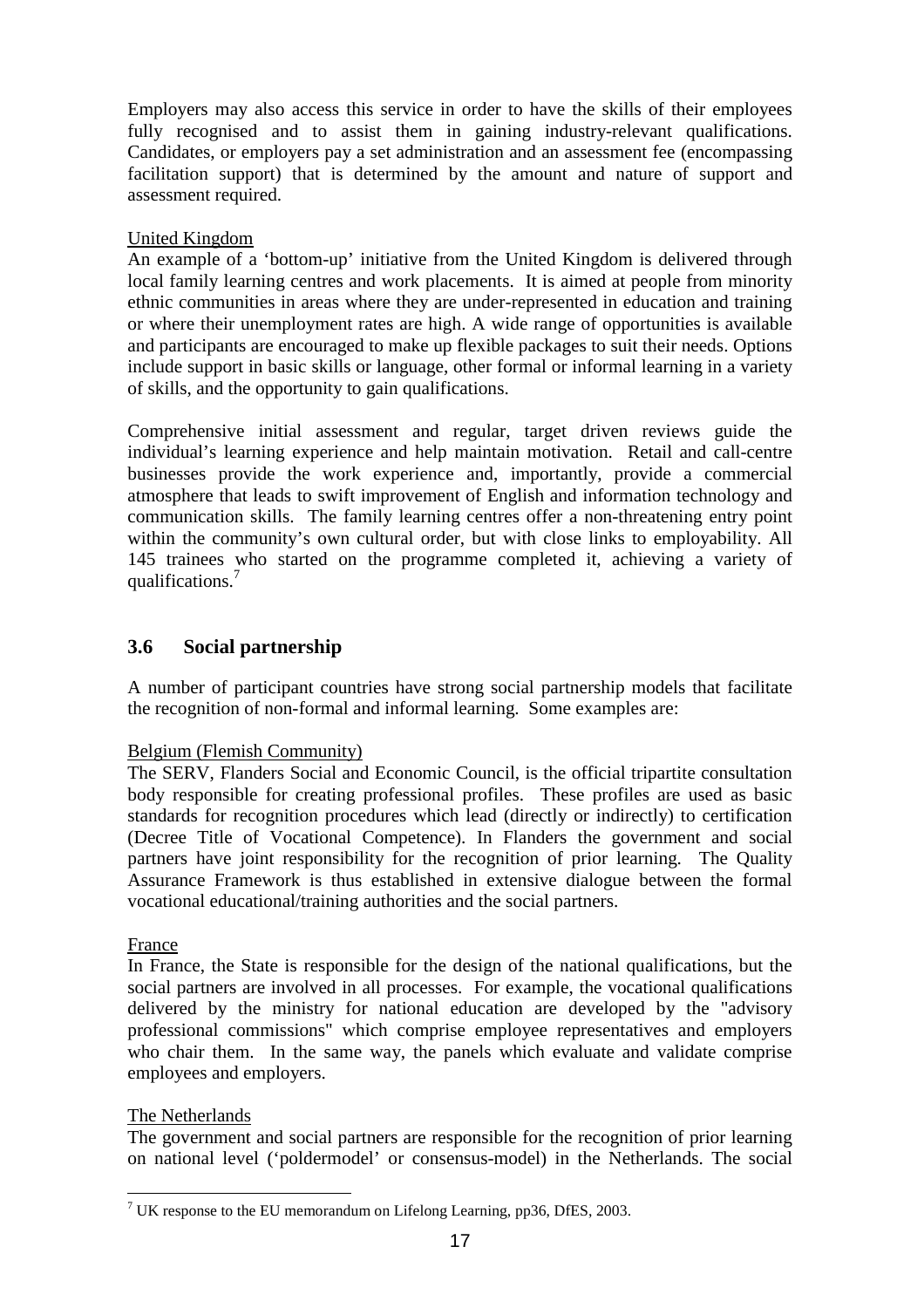partners are responsible for the sector level. It is a co-ordinated action involving several ministries and/or other actors.

Partners and stakeholders that are involved by implementing the policy are amongst others government, national employers organisations, trade unions, national educational associations and the national labour agency

#### Portugal

The current Portuguese network of 70 RVCC (Centres for Recognising, Validating and Certifying Competences) centres is set up based on the accreditation of public and private entities strongly established in the community to which they belong. They are, among others, enterprise associations, associations for local/regional development, associations of municipalities, institutional social partners (CAP, CGTP-In, CCP) and public institutions (vocational training centres, basic and secondary schools). The national 'RVCC Centres' network is defined, designed, monitored and assessed at national level. It is implemented and self-assessed at local level.

#### Sweden

In Sweden, a government authority was established in the beginning of 2004 with the main task of promoting the development of legitimacy, quality and methods for validation outside the higher education sector. Responsibility for validation will be shared between the educational system and the labour market. It is intended that implementation of validation will take place through regional cooperation between education providers, professions, industries and the social partners. The delegations' activities are expected to cost SEK 60 million over a four year period.

# **3.7 Work related learning**

#### Australia

During 2003 International Labour Organisation (ILO) commissioned a report on the recognition of prior learning in the workplace. This report is yet to be published, but contains some exciting examples of workplace practice. One of these, from Australia is described below.

The Worker Assistance Program-Forestry industry project is funded by the Victorian government and supported by the Construction Forestry Mining and Engineering Union (CFMEU) and Forest and Forest Products Employment Skills Council (FAFPESC). The Victorian government's 'Our Forests, Our Future' policy statement was developed in response to community pressure to reduce the size of the native timber industry. The Worker Assistance Program, aimed to assist workers displaced from the industry, was instigated in 2002. It provides funds for relocation assistance for forestry workers, an employment incentive scheme and opportunities for re-training in addition to other benefits. One of its features is the assessment of the skills that workers have developed at the workplace, in order to provide them with a skills passbook to present to prospective employers.

Sawmill workers and associated personnel are assessed. These workers are drawn from the range of occupations, from operatives on the mill floor to those working in offices at the mill. They include a cohort of mature aged workers (over 55 years), many of whom have worked in the industry for most of their lives, as did their fathers and grandfathers. Workers are assessed against any benchmark that is relevant to their experience. Primarily, they are assessed against the competency standards in the Forestry Training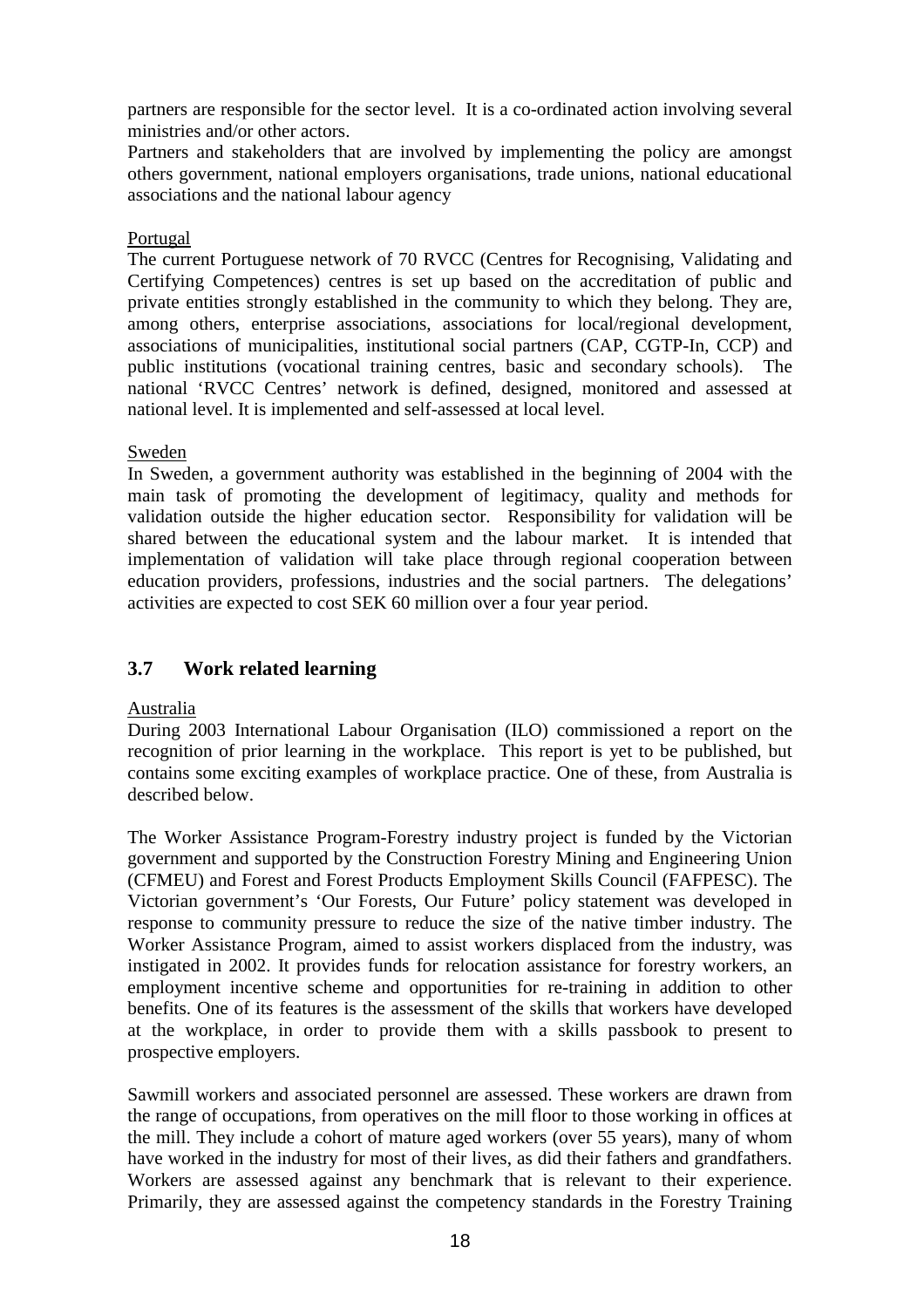Package, but workers have been assessed against the competencies in the Business Services Training Package and against heavy machinery competency standards, amongst others. A local Technical and Further Education (TAFE) Institute carries out the assessments. Qualified assessors are provided for each competency area. The advantage of using a TAFE Institute is that there is a large pool of qualified assessors to draw from.

Five hundred people have been made redundant to date. Ninety-five per cent of these people have gone through the recognition process. Of these 8 per cent have entered further training and 67 per cent have found employment. Some workers have retired (7 per cent), others are not actively seeking employment (4 per cent) and others are receiving workers' compensation due to illness or disability.

*Source*: Construction Forestry Mining and Engineering Union (2003)

There are no usable data or credible studies that estimate the impact of recognition on learners and their subsequent capacities to gain employment and continue into formal learning. Nevertheless, the above-mentioned study from Australia indicates that the outcomes for workers were generally positive. Typically they gained self esteem from the recognition and in most cases the RPL either was part of, or led, to further education and training. The support given by the industry authorities (Canada, Australia, New Zealand and South Africa) has been based upon judgements that the RPL processes lead to skills upgrades and to better platforms for further skills upgrades. This together with the support of the industry organisations and unions indicate that the processes do contribute to the employability of the workers.

# **3.8 Quality assurance**

It is essential that the players in recognition systems be subject to quality assurance standards. This ensures consistency across the system and helps to maintain the legitimacy and value of the system to the individuals participating in it, and to the wider society. It also ensures that those participating in recognition systems are held to the same standards. The following example of the quality assurance surrounding a recognition system comes from Denmark:

For obtaining an individual VET training plan in Denmark competence assessment takes place in co-operation with a guidance counsellor at a vocational college or a CVT (Continuing Vocational Training) centre. These institutions have been awarded accreditation authority by the Ministry of Education. The Ministry has formulated a standard for and guidance to assessment of competences (Cort, 2002). However, at the moment the actual methods and procedures are still decided on a decentralised school level.

In Portugal, the innovative character of the National System for Recognition, Validation and Certification of Skills requires high standards of quality to ensure that the RVCC mechanism functions in a transparent and consistent manner. This, in turn, ensures the legitimacy and value of the competences recognised and validated through the certificates awarded.

To maintain these high standards of quality, the RVCC System includes a Quality Charter which establishes the values and principles that regulate the activities of each RVCC centre. It also requires network co-ordination with a view to a continual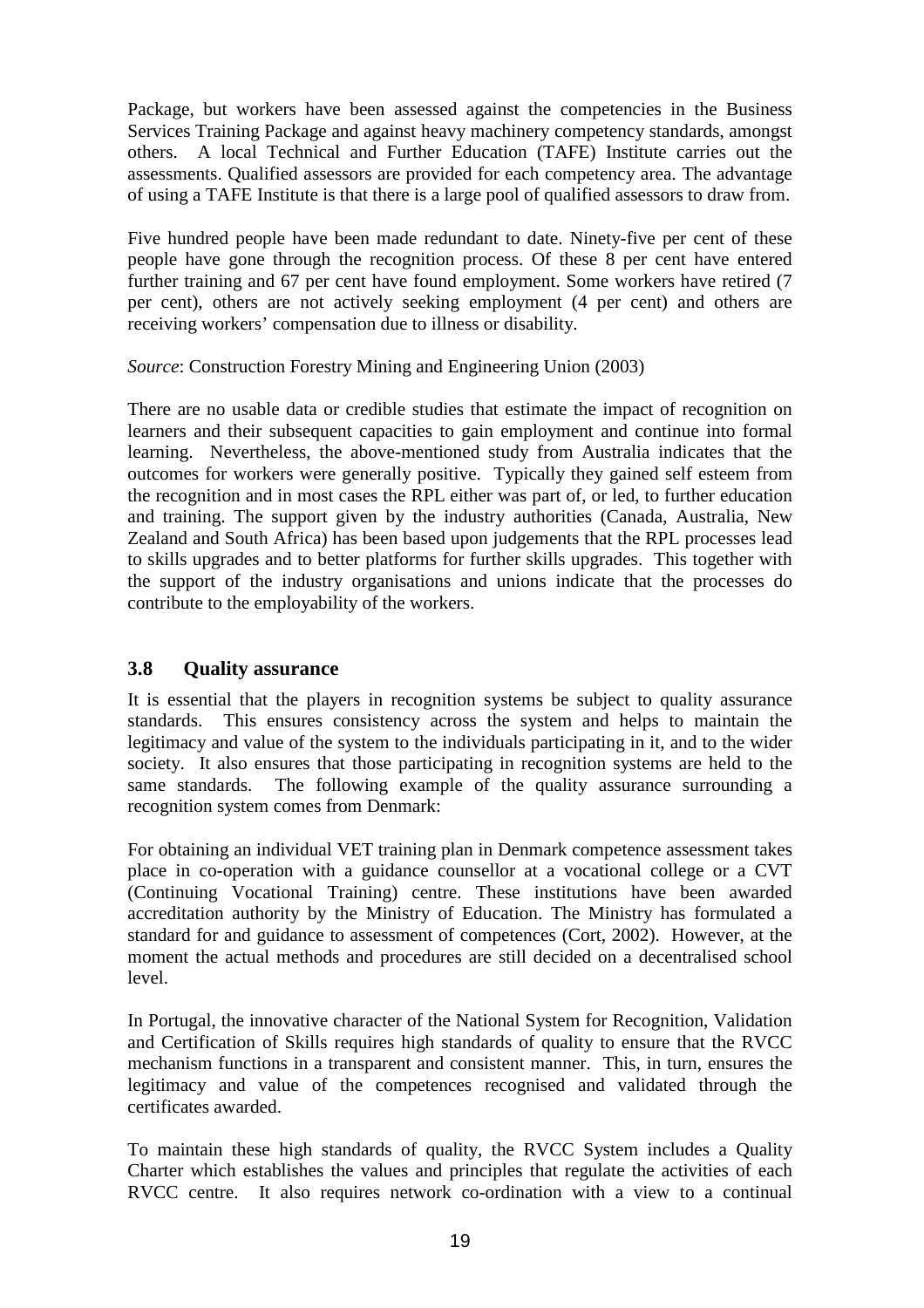improvement of the quality of services to be provided to the system users. Each centre develops its own Quality Declaration, stating its commitment to the quality standards of the services to be provided. This must be accessible to all stakeholders, including service users.

Each centre is also required to develop a Strategic Intervention Plan (PEI) which is reviewed each year. This plan outlines the goals for the centre and the performance indicators against which it will be assessed. RVCC centres are also subject to a system of monitoring and evaluation. The purpose of this monitoring is the continual improvement in the quality of services delivered. This system includes a selfassessment process in which the centre identifies its own strengths and weaknesses and develops an action plan to address any areas of concern and to build on its strengths. For this purpose, a "Self-assessment Guide" has been designed and is being applied by the 'RVCC Centres'.

In March 2004, a survey on the impact of the validating and certifying process on the adults' social and professional promotion has been presented by an external private consulting body. This survey combines two complementary approaches: a quantitative and a qualitative one, the latter consisting of the presentation of sixteen case studies.<sup>8</sup>

In Mexico, accreditation to ISO 9001-2000 standards is used in many parts of the education system to assure quality.

### **3.9 Target groups**

Recognition of non-formal and informal learning is a mechanism that enables all individuals to gain acknowledgment and visibility of all of their skills and knowledge. This allows them to build on the learning already achieved in different environments. It is important to note, however, that some target groups are particularly relevant because of their needs and interests and relative level of disadvantage in society. We have provided below some examples of how countries target specific groups in relation to the recognition of non-formal and informal learning.

#### *Unemployed*

l

Denmark has a programme specifically for assessing the working capacity of uninsured unemployed people. The target group is mainly people who are entitled to vocational rehabilitation, social pension or flexible jobs. The aim is to lay down a plan for the person's inclusion in the labour market. The method focuses on the client's competences and resources in relation to the labour market.

The Portuguese RVCC System is designed to formally assess and recognise knowledge, skills and competences informally acquired. Open to every citizen over eighteen, it particularly targets less schooled adults and the working population - unemployed and employed individuals alike. By formally acknowledging the competences and know-how attained in diverse contexts over one's life experience, the RVCC System aims at promoting and facilitating individual learning and training routes within a broad lifelong learning perspective.

<sup>&</sup>lt;sup>8</sup> The main conclusions of this survey are summarised in Appendix Three.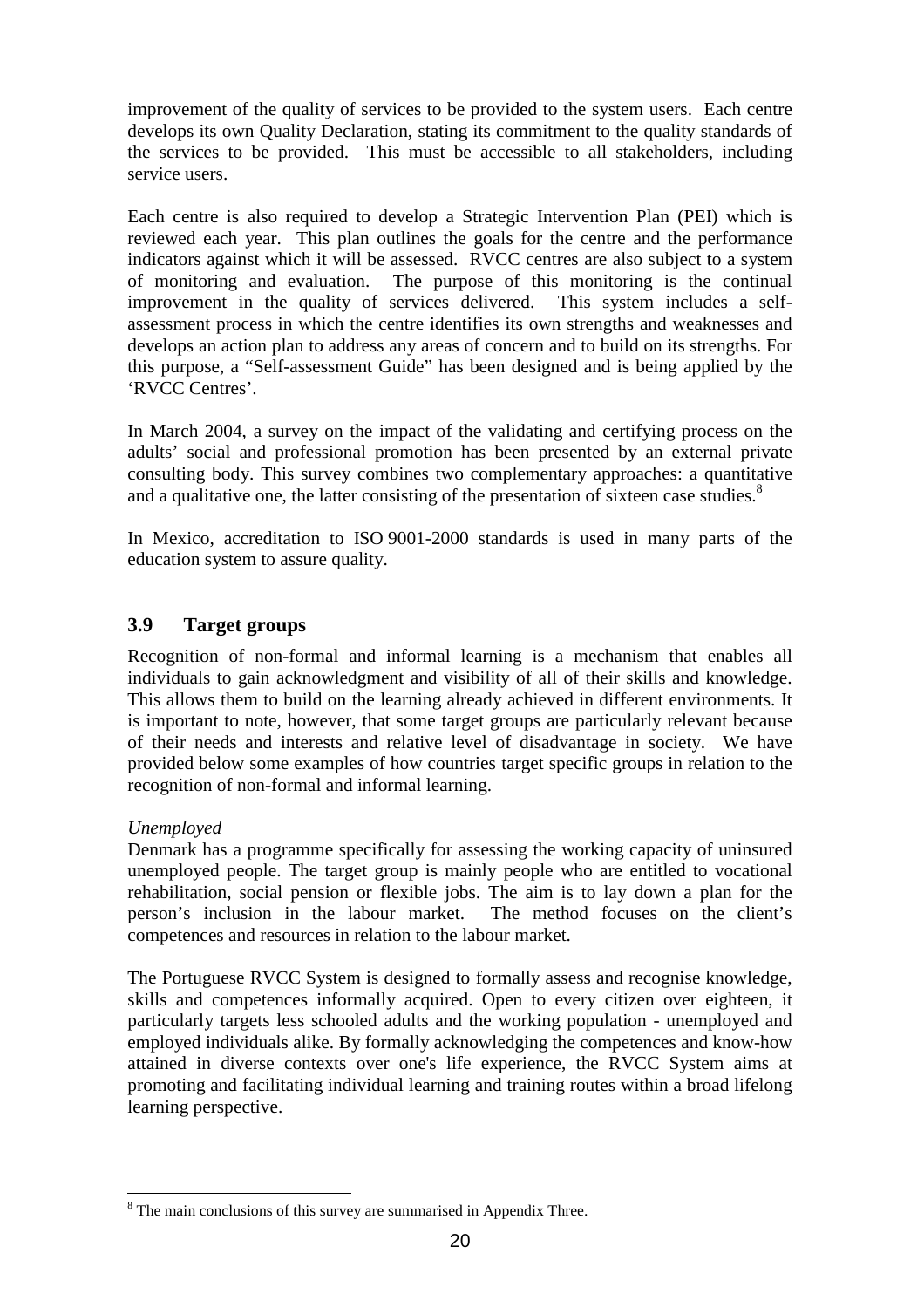### **3.10 Demand for recognition systems**

There is a limited amount of data on the uptake of recognition systems available from the participant countries. In some cases, such as with the New Zealand and the United Kingdom qualification frameworks, this is because the system does not require the method of learning to be recorded. The following examples however, show large numbers of individuals accessing recognition systems.

In The Netherlands the EVC monitor 2002 showed that a minimum of 6 000 people from 500 organisations took part in an EVC procedure.

In Mexico in 2002, 9585 people that obtained their bachelors certificate through recognising informal and non-formal learning, 4 868 (50,79%) were autodidacts, 2 440 (25,46%) took a non-formal preparation programme for the tests, 1 325 (13,82%) stated they acquired it through work experience, and the remaining 952 (9,93%) abstained from answering. It is worth mentioning that among those who obtained outstanding results, the smallest percentage corresponded to those who participated in a preparation programme.

#### France

During the ten years of operation of the validation of the professional assets (VAP) from 1992 to 2002, 12 000 people obtained a certification by the recognition of their professional experience. The new device of VAE, introduced in 2002 has already seen nearly 15000 individuals obtain full or partial certificates. This increase is partly due to the types of certifications that can be obtained.

#### Portugal

*Adult participation in the process of competences recognising and validating* 

| Year                 | Nr. adults<br>enrolled                                                                                                                                       | Nr. adults<br>actually<br>participating in<br>the recognition<br>process | Nr. adults<br>referred<br>to short<br>training | Nr. adults<br>obtaining national<br>certification |  |  |
|----------------------|--------------------------------------------------------------------------------------------------------------------------------------------------------------|--------------------------------------------------------------------------|------------------------------------------------|---------------------------------------------------|--|--|
| $2000^{\frac{1}{2}}$ | 16                                                                                                                                                           | 13                                                                       |                                                |                                                   |  |  |
| $2001^2$             | 7019                                                                                                                                                         | 2952                                                                     | 1996                                           | 467                                               |  |  |
| 2002 <sup>3</sup>    | 24 4 5 9                                                                                                                                                     | 13 471                                                                   | 4 808                                          | 3 2 9 1                                           |  |  |
| 2003 <sup>4</sup>    | 29 0 35                                                                                                                                                      | 19 3 11                                                                  | 8489                                           | 8949                                              |  |  |
| <b>Total</b>         | 60 529                                                                                                                                                       | 35 747                                                                   | 15 29 3                                        | 12 707                                            |  |  |
|                      | <sup>1</sup> - 6 RVCC Centres operating in December<br>2 - 28 RVCC Centres operating<br>3 - 42 RVCC Centres operating<br>$\Lambda$ EL DUCC Contros operating |                                                                          |                                                |                                                   |  |  |

4 - 56 RVCC Centres operating

Source: PRODEP III, Ministério da Educação. 2004.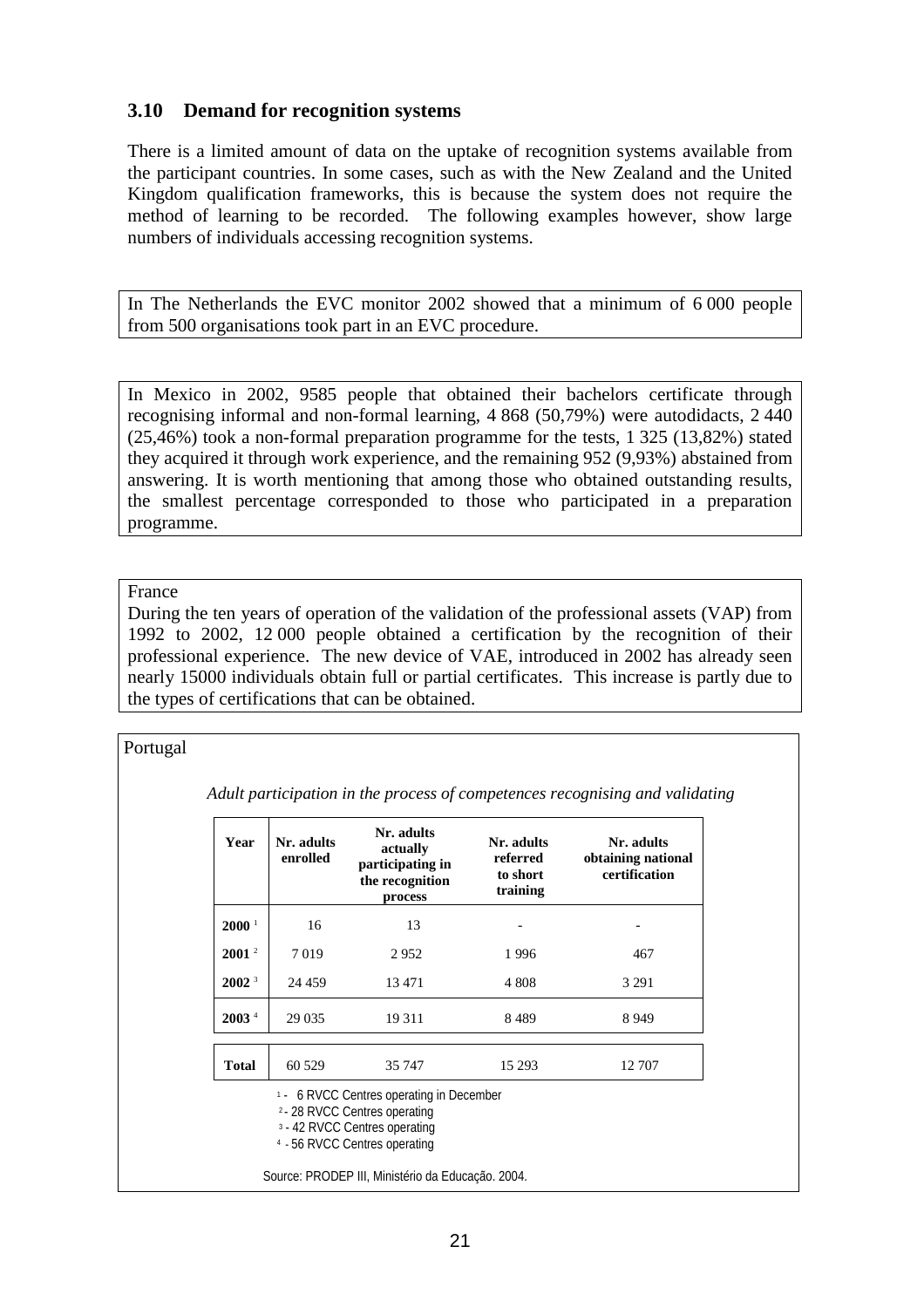It is not possible to anticipate the future demand for the recognition of non-formal and informal learning with any accuracy. Anecdotal evidence from the countries participating in Thematic Group Two, however, indicates that more and more countries will use the qualification systems to recognise informal and non-formal learning to encourage individuals to engage in life long and life wide learning and to link informal and non-formal learning to formal learning. In the final chapter of this report we will suggest facilitators to improve systems so that countries are equipped to deal with this anticipated increase in demand for recognition systems.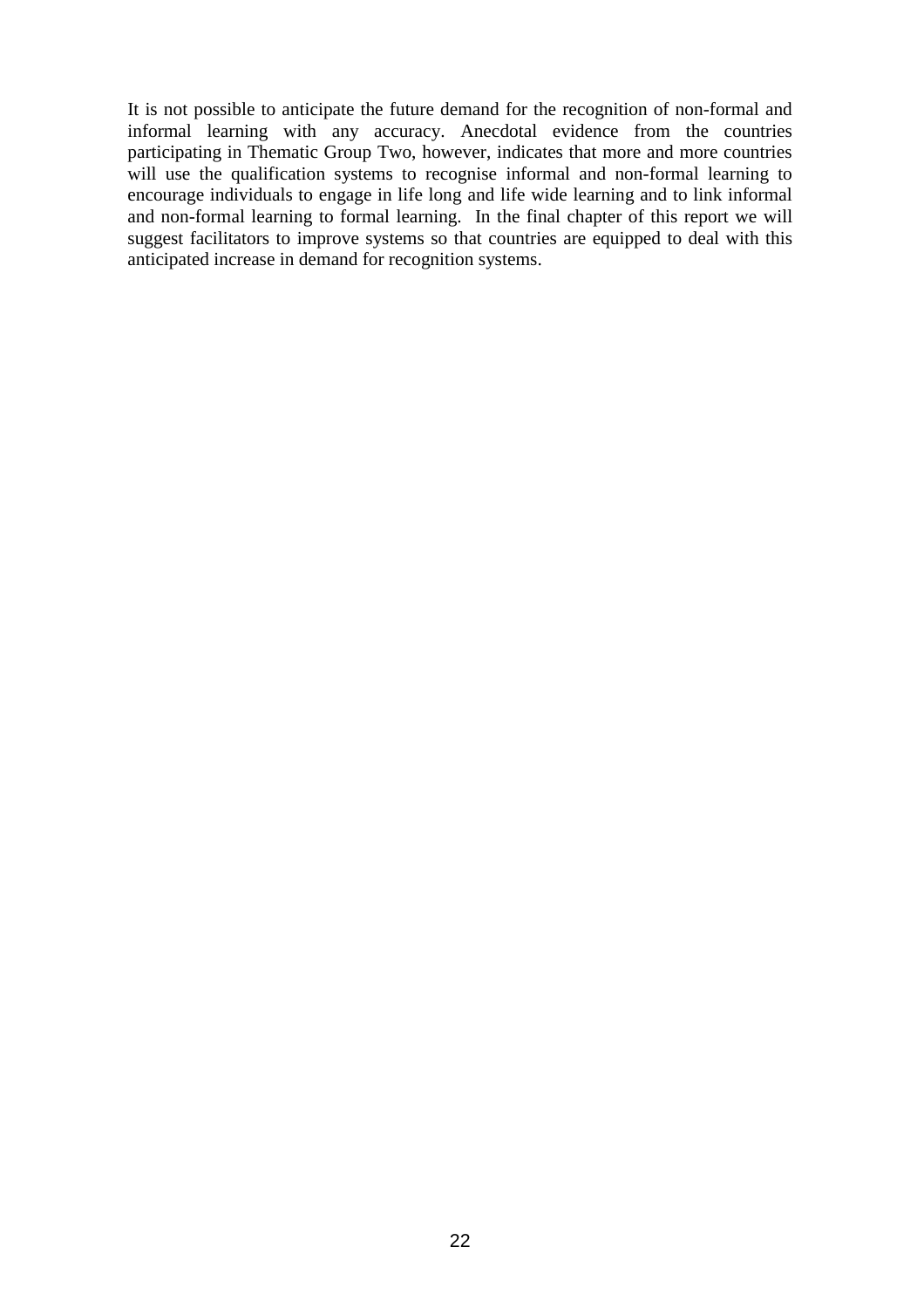# **4 Barriers To The Recognition Of Non-Formal And Informal Learning**

All participating countries were able to identify barriers to the recognition of non-formal and informal learning. For some these were specific to their own education system. Given the diversity of systems involved, the commonalities among the barriers are perhaps surprising. The issues raised can be categorised according to whether they relate to the supply of learning and assessment opportunities (the system), or the demand for such opportunities (the individual). The issues relating to each of these are discussed below.

# **4.1 Individual motivation**

*Psychological* barriers may be significant. Some individuals, particularly those with low self-esteem, may not recognise the potential value of their knowledge and skills gained through non-formal and informal learning. People with low formal educational attainment may be fearful of re-entering a system, which they remember as a negative and painful experience for them. The individual may feel that the assessment exercise may reveal a lack of competencies. Fear of further failure is a powerful disincentive.

*Access* may remain a problem even for those who have decided to participate in recognition systems. Any period of apathy may disengage people from the process and attempts by such a disengaged person to once again become an active participant will not be easy. Individuals who have a poor knowledge of the systems available to support them will find it particularly difficult.

*Low perception of potential benefits* may lead individuals to question the value of the time they need to spend in recognition activities. If society, employers, and the working environment generally, are perceived to consider informal processes to be of lower status relative to formal ones, this can make it difficult for the individuals to appreciate the real value of their investment.

*Cost and time* can be issues for individuals, particularly if they need to give up work or leisure activities in order to take part in recognition processes.

# **4.2 Structures of recognition systems**

It is possible to consider the barriers that arise from the nature of recognition systems as opposed to individuals. Nevertheless the impact of such barriers always constrains the individual eventually so to some extent, this is an artificial separation. With this in mind, we now consider specific structural problems that have the potential to create problems for individuals.

*Inconsistency* in the development of standards against which individuals are assessed, how they are used across assessment centres or educational institutions and how they are communicated to the user (transparency) may undermine the confidence in the system. Poor quality training of assessors and inadequate support and guidance systems around them can compound this problem.

*Cost* can exceed the minimum required for achieving fitness for purpose of the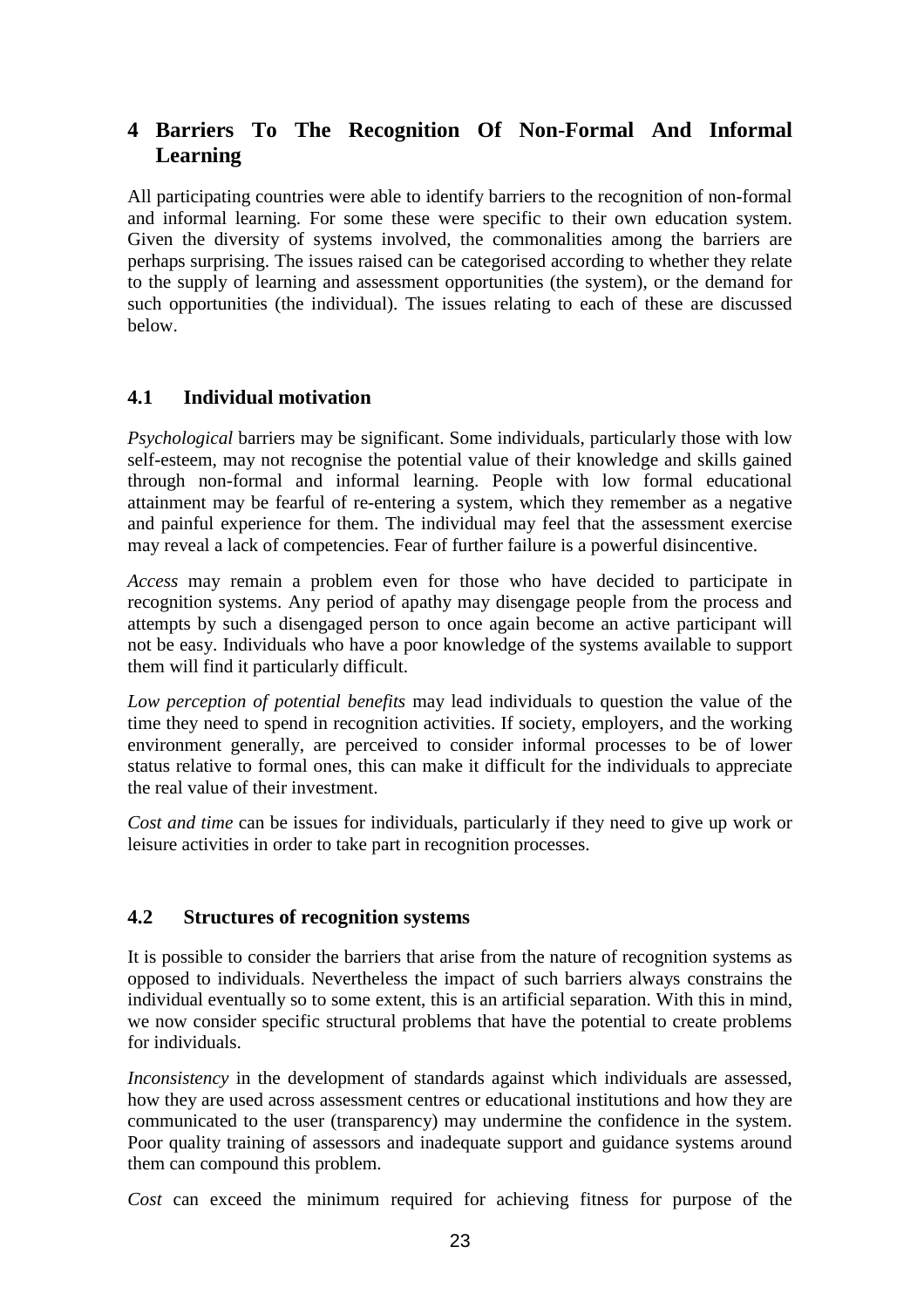assessment processes. For example, the range of assessment may be excessive. Clearly, systems need to be efficient in terms of use of time and money. Too much bureaucracy increases cost, extends the time required and confuses the individual.

*Access* is restricted when insufficient attention is paid to promotional activities and regulation does not encourage institutions to recognise non-formal and informal learning. Systems may be insensitive to specialised needs, especially the recognition needs of people with learning achieved in other countries.

*Complexity* can be a consequence of growth in demand. Failure to adjust the infrastructure to cope with the increased demand may lead to inefficient administration.

Perhaps paradoxically, the *formal education system* can be a barrier to further development of more diverse recognition systems. This happens in two ways. Firstly, learning achieved within the formal education system is generally held in higher esteem than learning gained outside the system. This perception, often stated in terms of lowering of standards, prevents institutions appreciating the equal value of learning achieved and recognised in different ways. Secondly, institutions may also resist if the recognition of non-formal and informal learning is perceived as threatening their control of the awarding of qualifications. This has implications for institutions which use the formal system. The challenge for these institutions is to adapt to greater use of nonformal and informal recognition practice without perceiving it as a threat to the longstanding practices of the formal education system.

*Funding and incentives* in educational institutions are often decided on the basis of enrolments rather than on credits or qualifications gained. Consequently, in institutions awarding credit on the basis of non-formal and informal learning, there is a reduction of funding. This will often lead to institutions actively discouraging, or not promoting, assessment opportunities. Additionally, institutions may have limits on the amount of credit that can be given on the basis of prior learning, this precludes the awarding of full qualifications.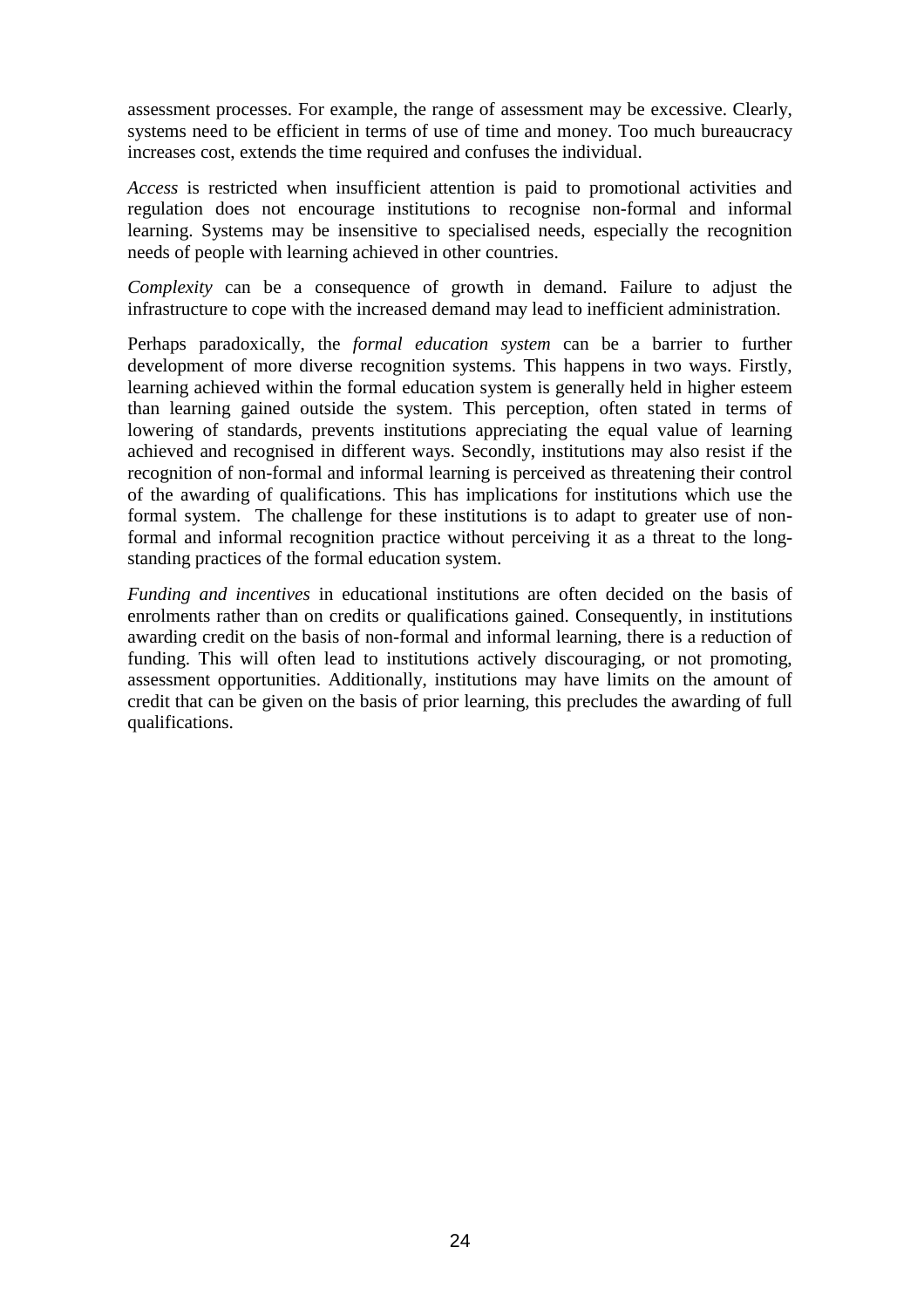# **5 Looking to the future: facilitators for the recognition of non-formal and informal learning**

# **5.1 Principles for recognition systems**

A number of suggestions can be made about improvements to policy, or practice that go some way to breaking down the barriers discussed in Chapter Three. Before we discuss these, however, it is useful to consider some general principles of recognition of nonformal and informal learning:

- Recognition systems are a mechanism for individuals to have all of their skills, knowledge and competencies identified and valued (some countries express this as a 'right' of the individual)
- Participation in recognition systems must be voluntary
- Recognition systems must be flexible enough to meet the needs of diverse individuals and contexts
- Standards and procedures must be transparent, reliable, objective, relevant and impartial
- High quality guidance and counselling should be part of the system
- The system should ensure equity of access to recognition procedures
- **Parity of esteem with the formal system is desirable**
- Mechanisms to enhance awareness and access should be part of the system
- Recognition systems should be part of a holistic approach to lifelong learning and therefore be linked to other services such as career guidance.
- Mechanisms for measuring the effectiveness of the system in reaching its stated objectives should be included in the design.

# **5.2 Addressing individual barriers**

# *Reducing the impact of psychological barriers*

Placing the individual at the centre of recognition systems from policy development through to implementation and evaluation is essential to the success of such systems. In order to increase the individual's awareness, access and value of the recognition of nonformal and informal learning, establishing an environment in which the adult is valued as someone with potential instead of someone who is lacking knowledge is the first step. In the Netherlands, this is very appropriately characterised as "The glass is half full" approach.

Assessment procedures must be flexible enough to include guidance that is sensitive to the individual's needs. Assessment should also be seen as part of the individual's development plan that has as its starting point the individual's points of interest and personal goals. Care should be taken to ensure that all parties understand where ownership of the results of assessment of non-formal and informal learning lies and how those results may be used.

Countries could also explore new, non-traditional ways of assessment in order to motivate the adult to take part in assessments for prior learning; e.g. in Denmark adults will be assessed through solving problems in a real labour context. The use of peer assessment, self assessment and the development of portfolios are other examples of new approaches to assessment.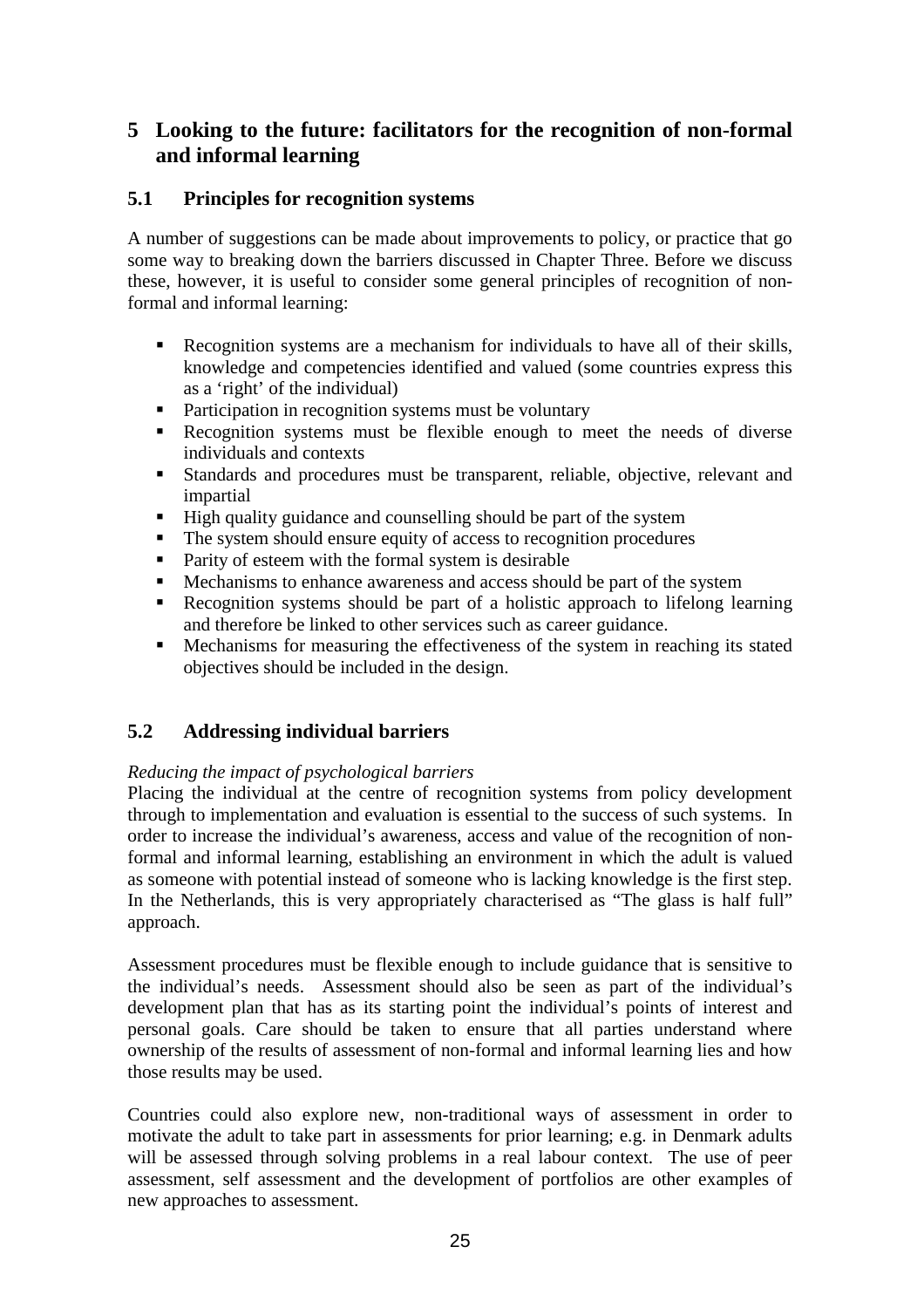#### *Improving access*

Promoting recognition systems so that there is an improved awareness among the general population, and in particular for targeted groups is another important step. This includes information about why, how and when recognition assessments can be carried out. Any cost of participation to the individual in terms of money and/or time should be balanced with the potential benefit of participation. This links to the next point, for only if the individual perceives of the activity as being of value, with they be prepared to invest in it.

#### *Increasing the perception of the potential benefits of the system*

In order to view recognition as something of value, the individual must first have awareness of the fact that knowledge and skills can be developed everywhere and at anytime, and that sometimes they may not be aware of the skills they have amassed during their lifetime. The individual must then be able to identify the benefits of having these skills and knowledge recognised, e.g. for entry into education and training or improved job prospects. For countries this means that priority must be given to promoting an understanding of life-long and life-wide learning and how the harnessing of this learning can contribute to education and employment outcomes.

Promoting the value of having non-formal and informal learning recognised will only be successful if access to assessments, whether through formal tests and examinations, or other means is improved. This has implications for the infrastructure of the education and training system. Decisions would need to be made about the appropriate people or organisations to carry out recognition assessment and the related funding structures.

# **5.3 Addressing Barriers in the System**

#### *Maintaining consistency across the system*

Any system for the recognition of non-formal and informal learning should have national standards for assessment and systems to ensure that these are implemented consistently. The national standards should be flexible for implementing them in various ways.

#### *Parity of Esteem*

Creating links between informal and non-formal learning and the formal qualification system can serve to break down some of the perceptions of non-formal and informal learning as 'second class. In countries where there are well-established and independent systems for recognition of informal and non-formal learning, the parity of esteem can result from this independence. Countries need to explore different ways of creating this parity of esteem within the context of their own education systems.

Looking for different ways of recognising adult knowledge and skills is one way of doing this. Although certificates or accreditation similar to those used in academic settings can address this barrier, other alternative methods for recording achievement can be developed. The demonstration and assessment of skills and knowledge can be arranged at one's working place or by using a portfolio rather than more formal certification. The institutions should also be encouraged to be flexible with delivery of programmes, responding to people's specific needs and crediting experience as appropriate.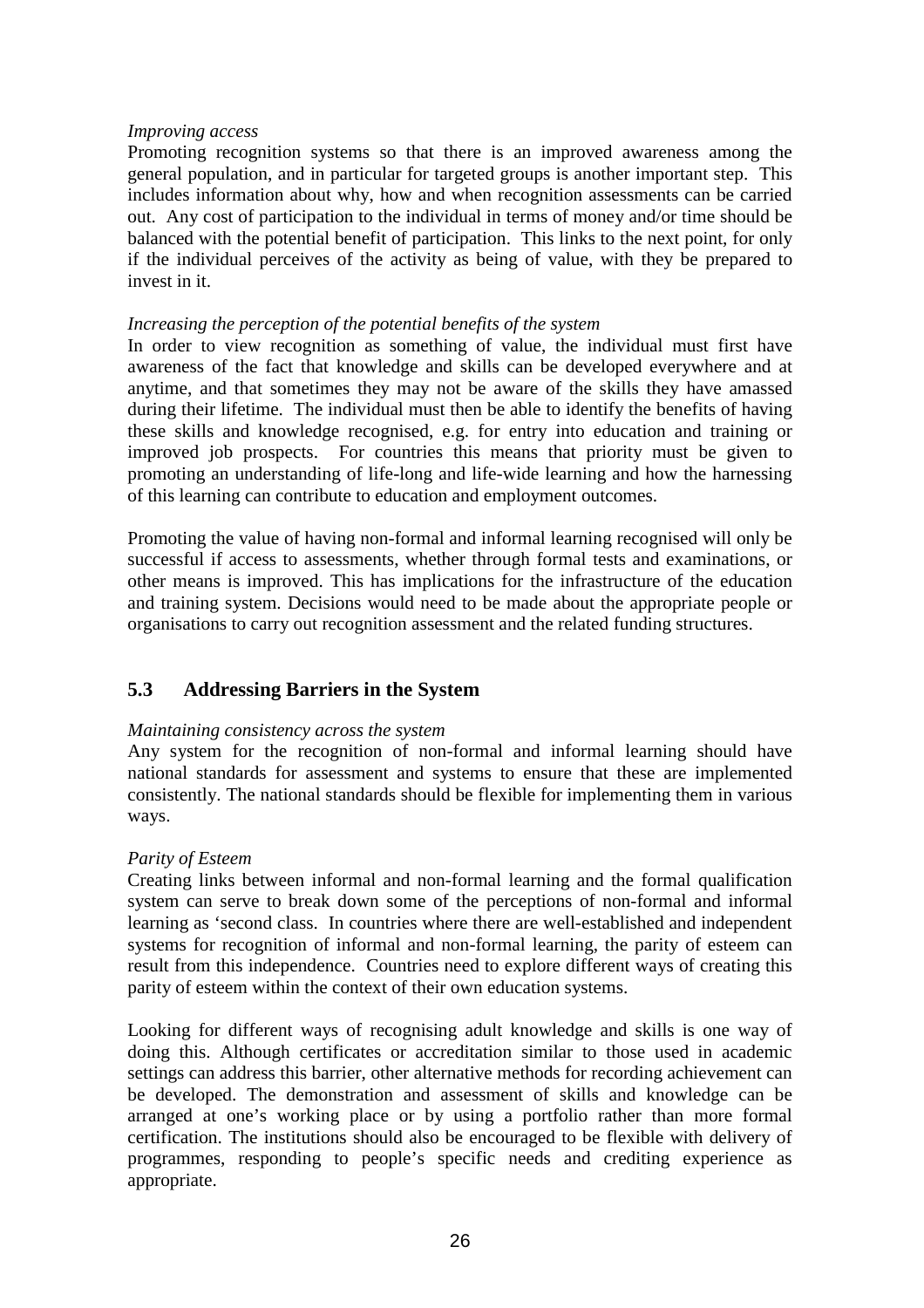#### *Minimising costs*

Minimising the barriers of cost and time for the learner is essential to the success of recognition systems. An example of this in practice is in Portugal where there is a law stating that adults have a free access to having prior learning assessed.

#### *Financial incentives for providers or assessment agencies*

Removing any financial disincentive that exists in the system is also important. Ideally, providers or assessment agencies need to be funded for the delivery of recognition services and support mechanisms. This would both subsidise the costs to learners and provide an incentive to institutions.

#### *Quality assurance and monitoring*

Those involved in carrying out assessments of non-formal and informal learning for the purposes of recognition must be provided with on-going training and development to ensure that assessment is carried out professionally and standards are implemented consistently. As this report shows, there are examples of good practice in relation to quality assurance. These focus on consistency, transparency and continual improvement of services.

As with any policy or practice, monitoring and evaluation are an important part of the implementation cycle. The nature of the system and the range of actors in it will determine at what point in the system information is collected and whether it is national or local. At a minimum however, there should be some consistency in the type of information collected to allow analysis of the impact of recognition systems and meaningful comparison between them. It is desirable for this information to include the extent of credit granted as a result of recognition of prior non-formal or informal learning and credit transfer as opposed to credit granted as a result of formal assessment as part of a course. In some countries it will be possible to demonstrate trends of access and successful recognition related to specific target groups of learners, or specific industries. This in turn, will allow for a fuller discussion on the contribution that the recognition of non-formal and informal learning can make to the harnessing of the true skills of a country's people.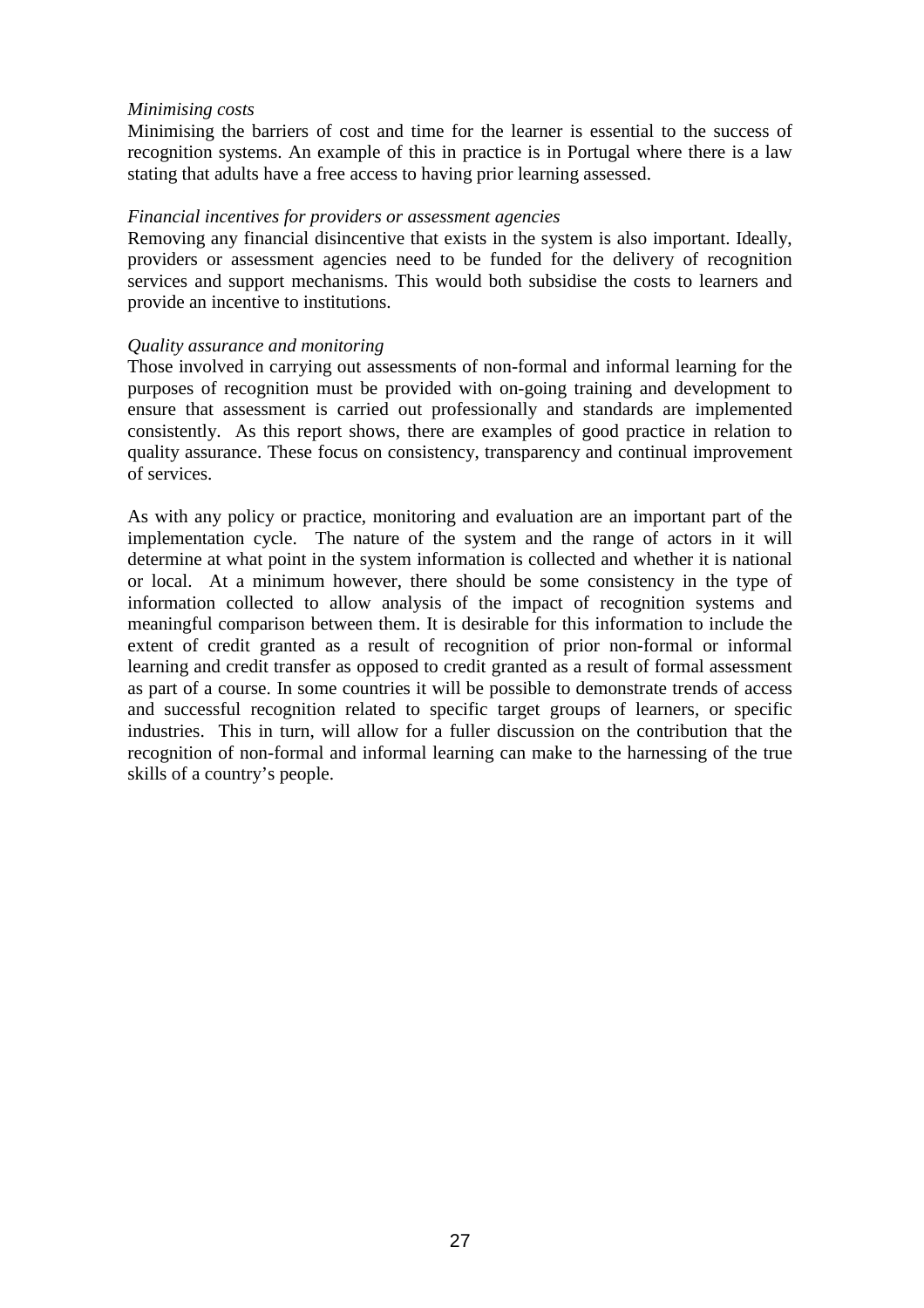# **6 Conclusion**

The countries taking part in the development of this thematic report are all at different stages in the development of systems for the recognition of non-formal and informal learning. Some have long-standing institutionalised mechanisms where others more recently identified recognition systems as an important mechanism for developing human potential and are still exploring the possibilities.

The recognition of non-formal and informal learning can contribute towards the achievement of high-level goals of employment, skill enhancement, equity, social inclusion and active citizenship. This report has summarised a range of practices of recognition of non-formal and informal learning and identified some of the barriers to participation from the perspective of both demand (the individual) and supply (the system).

The report has also attempted to suggest elements that might make up an effective system of recognition of non-formal and informal learning. The extent to which individual countries can adopt these suggestions will depend on that country's historical, cultural and economic context and the specific challenges that it faces. The issues that countries seeking to establish or enhance systems for the recognition of non-formal and informal learning may need to consider are outlined in the following recommendations section.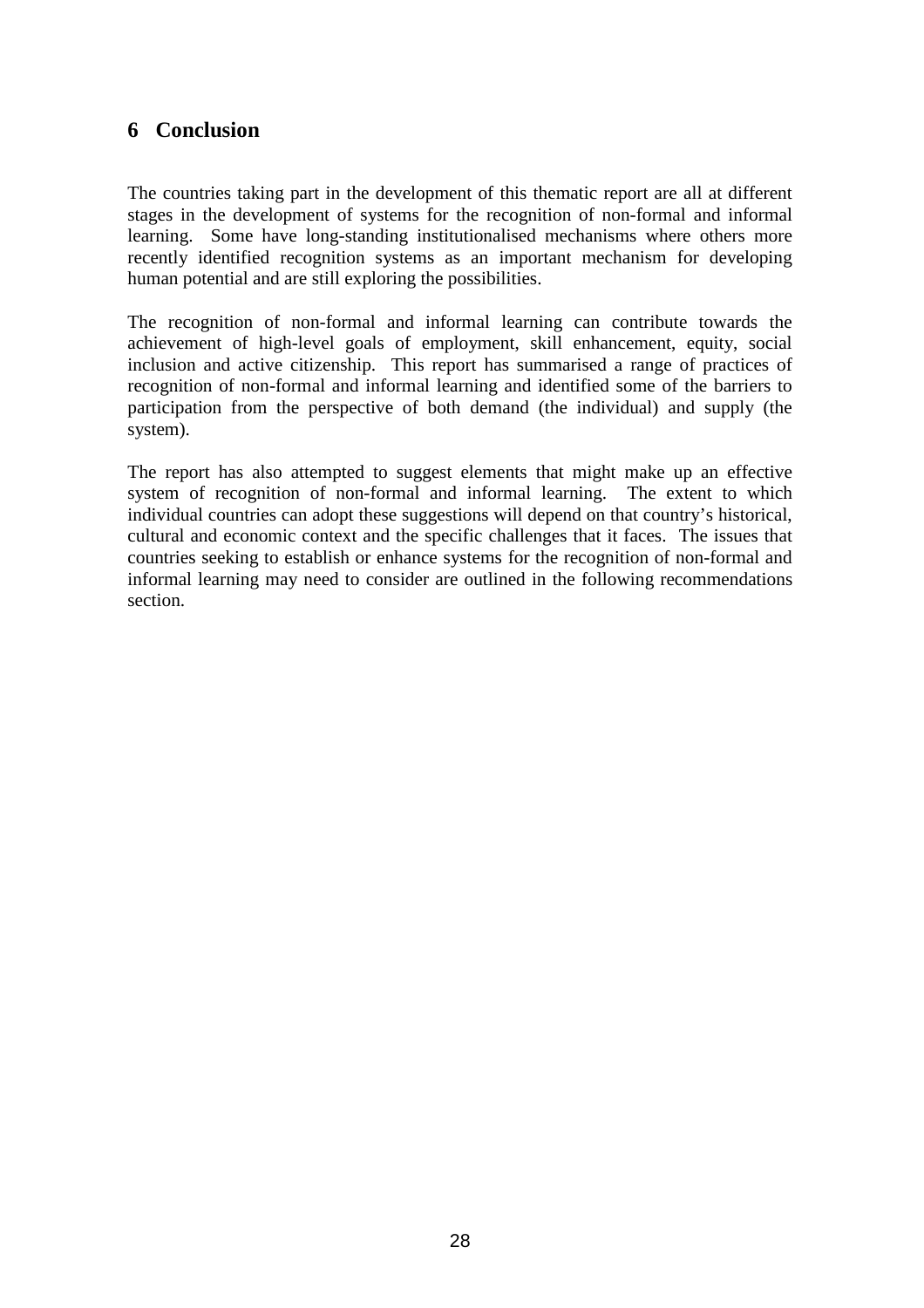# **7 Recommendations**

Through sharing information about the practices of recognition of non-formal and informal learning the participants in this thematic group have identified some common themes and issues that a country wishing to establish or enhance systems for the recognition of non-formal and informal learning may need to consider.

Therefore it is recommended that whilst developing or reviewing such systems, countries give consideration to the following factors:

#### **Purpose of the system**

It is important that the purposes of a system are clearly identified. It is difficult to design a system if the desired end result is unknown.

#### **Context**

The educational, political and social context in which the system will operate must be considered. This context may affect what is possible and will dictate the areas that resources must be directed to. For this reason, this report does not suggest one model. Each country must develop its own model, perhaps learning from the practice of other countries and considering the benefits and constraints of their own context.

#### **Establishing national standards**

In implementing a recognition system, countries often face the dilemma of balancing the need for consistency with the desire of local communities to develop their own solutions. The development of national goals, principles and standards within which local communities and/or individual providers of recognition services are able to operate may assist in addressing this issue.

#### **Assuring quality**

It is essential that quality assurance is built into any system for the recognition of nonformal and informal learning. This can be achieved in many ways, including the setting of national standards and guidelines, self assessment by providers of recognition services and monitoring for consistency and transparency. The goals of quality assurance may vary from maintaining a minimum benchmark to the promotion of continual improvement.

#### **Targeting user groups**

Countries need to consider carefully the issue of targeting services to certain disadvantaged groups. Whilst this can be the most effective use of resources, it runs the risk of encouraging people to view the recognition of non-formal and informal learning as only relevant for disadvantaged groups. This, in turn, can lead to the devaluing of non-formal and informal learning.

#### **Enhancing awareness and access**

Recognition systems will only be successful if individuals are aware of them, consider them to be of value and are able to access them without unnecessary restriction. This means that consideration needs to be given to appropriate mechanisms for raising awareness of recognition systems and their potential value to individuals and to society. Consideration also needs to be given to the minimisation of barriers to participation such as cost and time.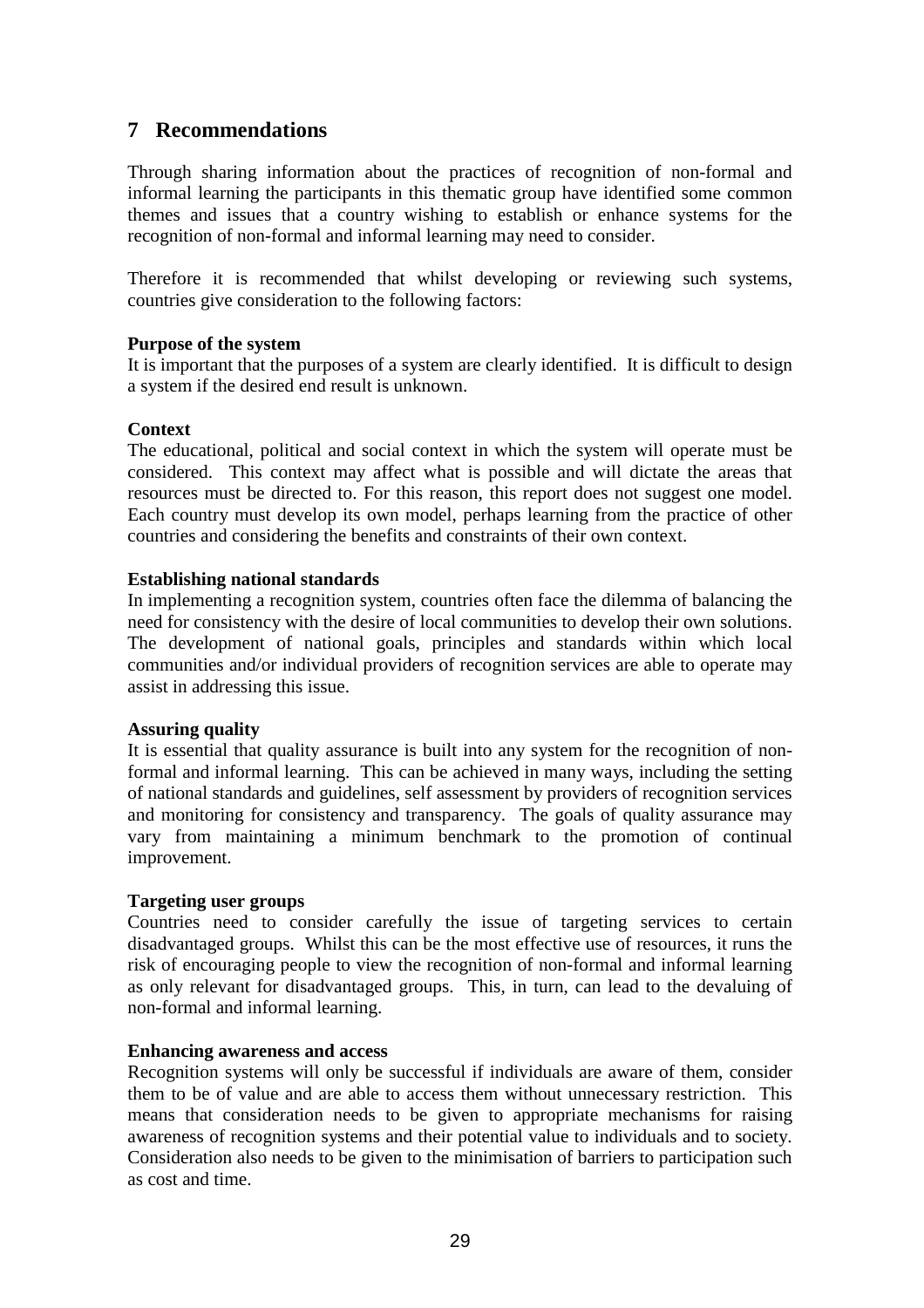#### **Removing disincentives in the system**

An examination of current systems to identify disincentives that may exist is recommended. Funding systems for formal education are often the site of such disincentives, particularly where funding is based on the number of enrolments rather than the credits or qualifications gained. This can mean that there is little incentive for formal education institutions to recognise non-formal and informal learning.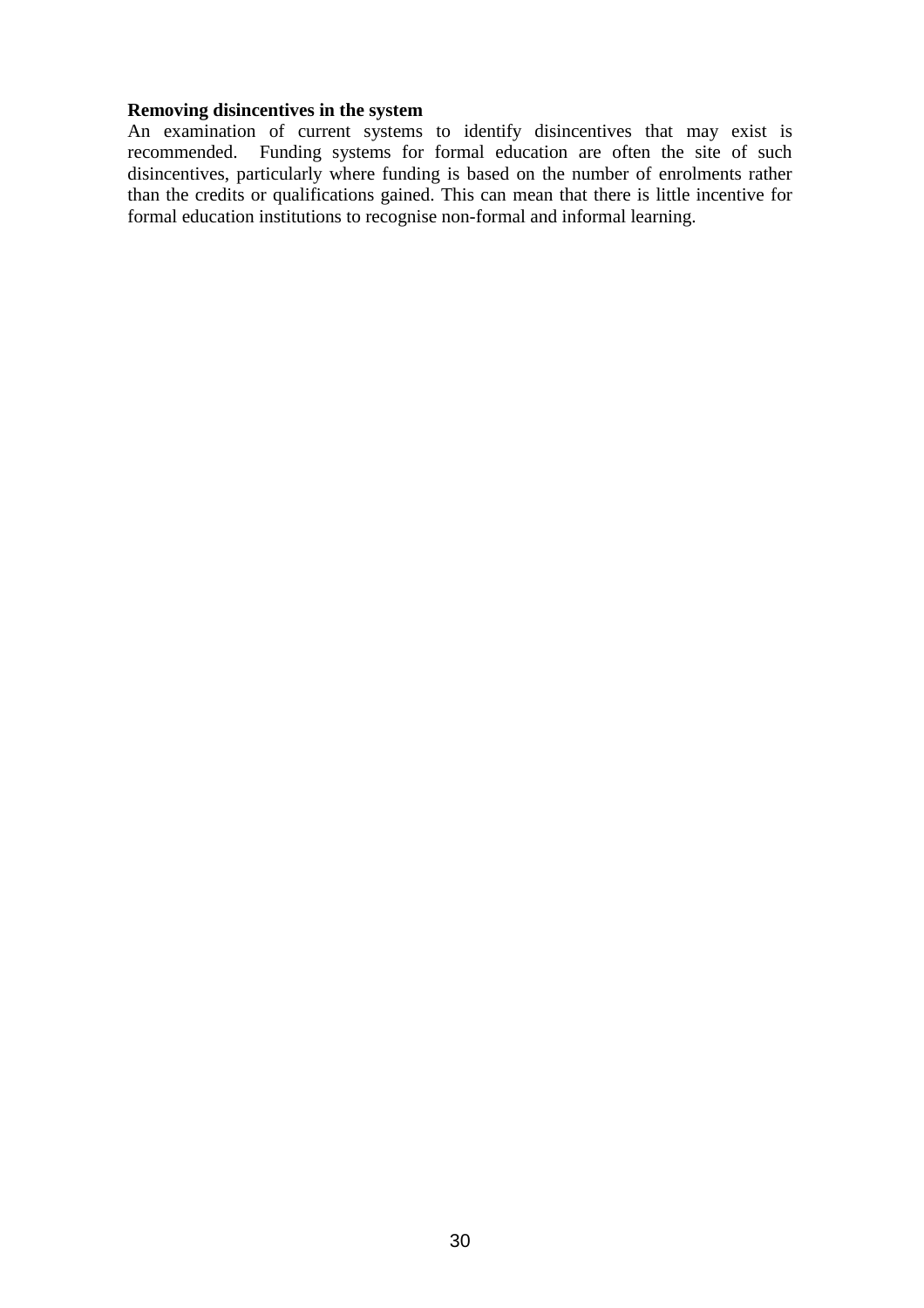#### **Reference List**

Country background reports from the OECD Activity TG2 www.oecd.org/edu/lifelonglearning/nqs

Bjørnåvold J. (2000). *Making learning visible: identification, assessment and recognition of non-formal learning in Europe.* Cedefop, Thessaloniki

Colardyn D. & Bjørnåvold J. (2004) *Validation of formal, non-formal and informal learning: policy and practices in EU Member States* European Journal of Education Vol 39, No. 1, 2004, pp 69-89.

Commission of the European Communities (2000). *A memorandum on lifelong learning*. Commission staff working paper. Brussels. European Communities.

Cort, P. (2002). *Leonardo da Vinci. Self Evaluation project. Country Report 2. Denmark*. Copenhagen: DEL.

Duvekot R.C. (2002). *The dynamics of lifelong learning and the opening up of of national learning systems*, in: D. Colardyn (ed.), Life long learning: which ways forward?, Utrecht

Dyson, C. and Keating, J. (2005, forthcoming). The Recognition of Prior Learning: Practices in the workplace, Report to the International Labour Office.

European Commission, Director-General for Education and Culture (2002). *European report on quality indicators of lifelong learning – fifteen quality indicators. Brussels:* European Commission.

Hövels, B. & Romijn C. (2003). *EVC-monitor 2001-2002.* Houten: Kenniscentrum EVC

ILO (2004). Lifelong learning in Asia and the Pacific: Background report for the Tripartite Regional Meeting, Bangkok, 8-10 December 2003, International Labour Office.

Ministry of Economic Affairs (2001). *The glass is half full! A broad vision for the application of EVC in the Netherlands*. Ministry of Economic Affairs, The Hague

Schuur C.C.M., Feenstra P.B. & Duvekot R.C. (2003). *Europe's learning in perspective: national learning cultures and benchlearning*. Kenniscentrum EVC (Houten).

VOX (2002). *Validation of non-formal and informal Learning in Norway; The Realkompetanse Project 1999-2002*. The Norwegian Institute for Adult education, 2002.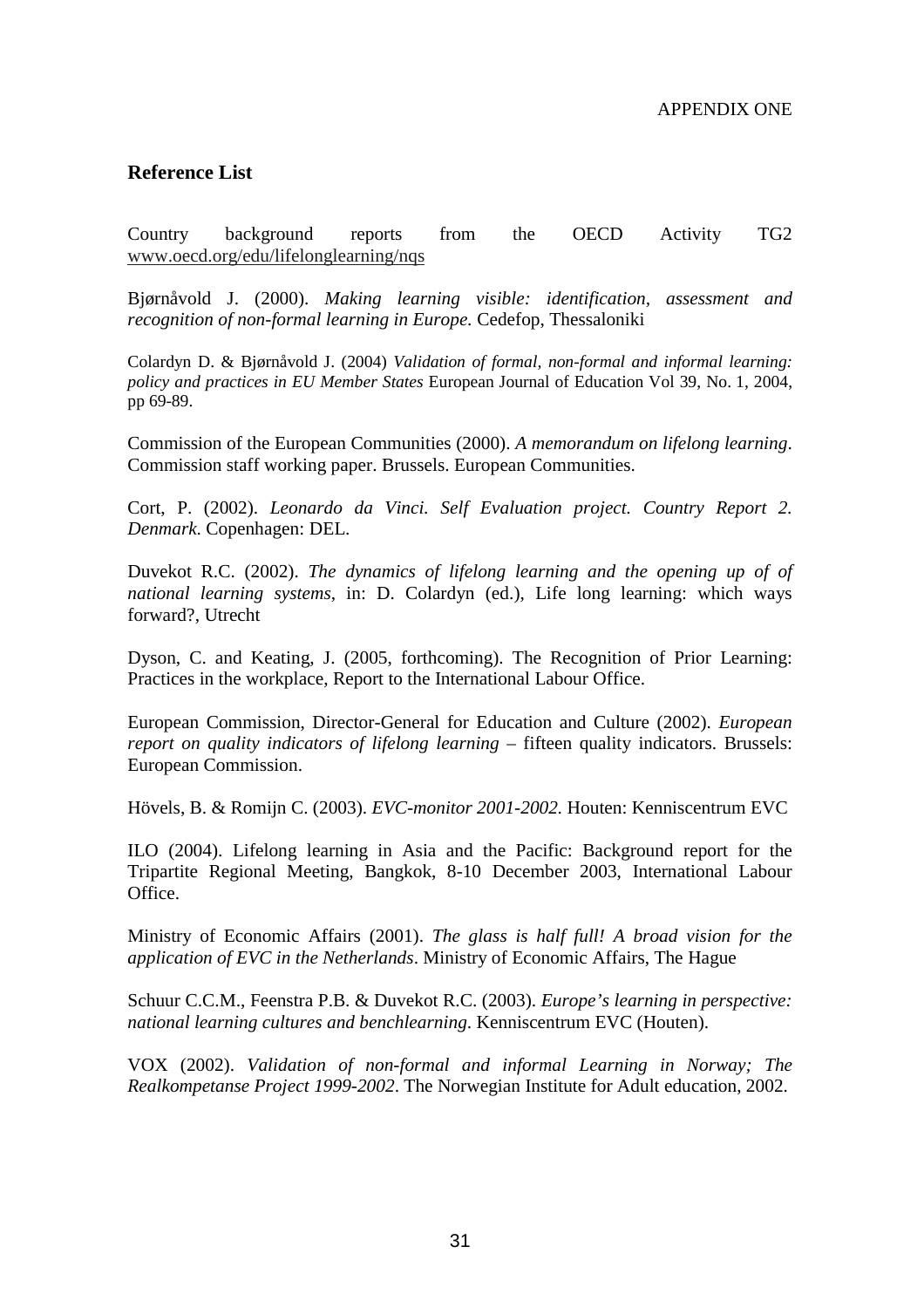#### **Possible methods for recognising prior learning**

- Interview to establish personal ideas and priorities.
- Interview to recognise and assess prior work experience and formal learning which is relevant to the present situation.
- Development of a Portfolio that includes the candidate's CV, qualifications, attendance certificates, work or product samples, references etc.
- Tests, written or oral.
- Practical exercises.
- Observations of the candidate solving concrete tasks, typically authentic tasks (see chapter 4), daily tasks, simulated tasks, e.g. in peak load situations.
- Evaluation: self evaluation, evaluation by the management, peer evaluation.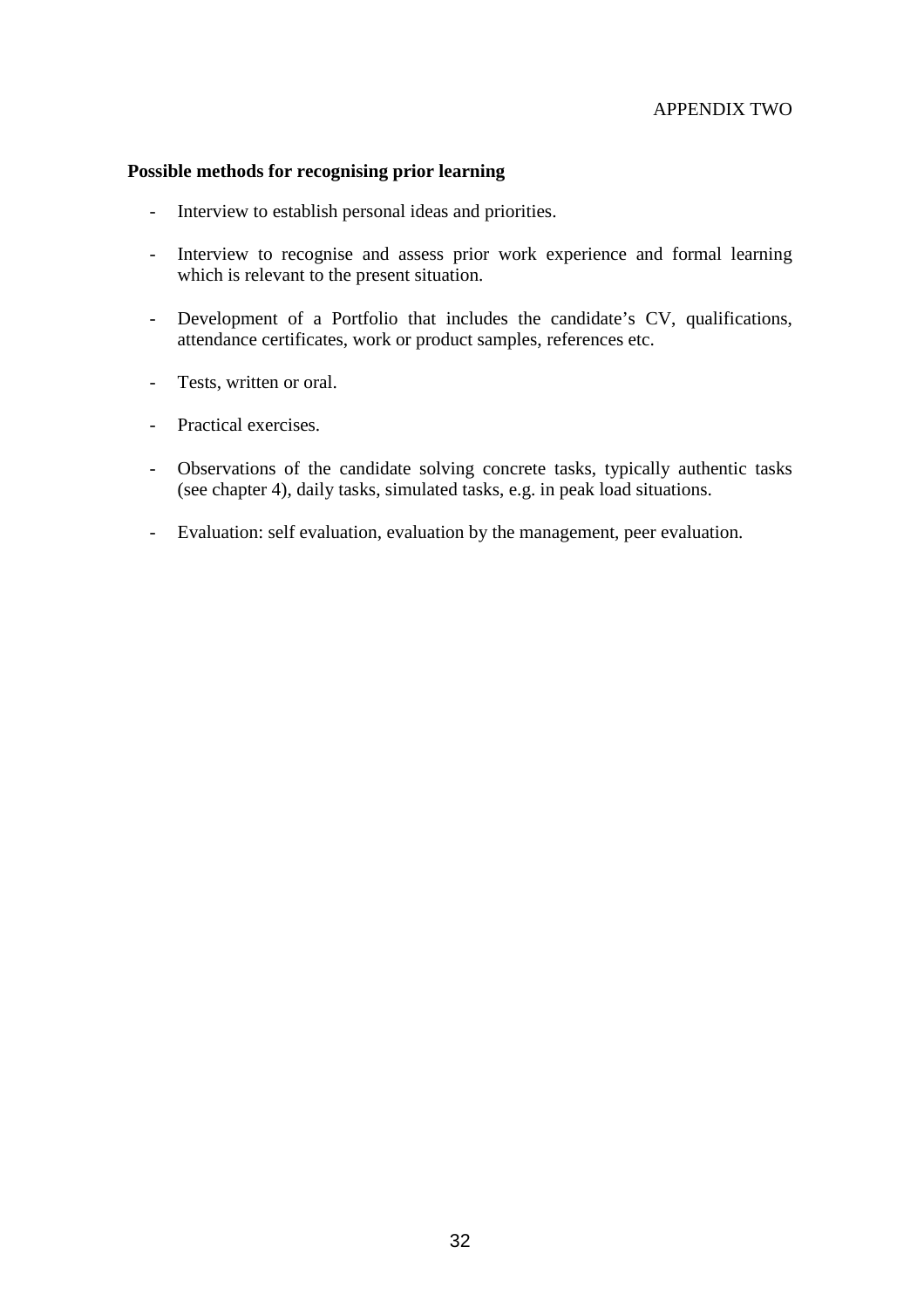### **Summary of the main conclusions of the Survey on the impact of the recognising and validating process in Portugal <sup>9</sup>**

*The main effect of a RVCC process seems, typically, to come down to some highly subjective personal dimensions*. Indeed, a significant number of the people surveyed as part of this research project said that the RVCC process made "a very important contribution" to aspects like their own self-knowledge, self-esteem or self-improvement. The reconstruction or even definition of their personal plans, especially their professional plans, was also an effect frequently observed.

As shown by the results obtained from econometric estimation of an unemployment duration model, *when the RVCC process contributes intensely to these subjective dimensions, the likelihood of an unemployed person finding work increases significantly* (from a statistical point of view).

In particular, *more than a third of the people who were unemployed when they began their RVCC process and who were awarded certification up to December 2002 are currently working.* At the same time, the unemployment rate, which was close to 17% at the beginning of the process, is now just 13% for the people certified up to the date.

It is important to note that this beneficial effect of the RVCC process in terms of occupational insertion of the unemployment seems to be *more effective in women*, who, as we know, suffer more from the unemployment phenomenon than men.

It is equally important to note that these results refer to an *unfavourable period (2000- 2003) in the labour market in Portugal*, characterised by a rise in unemployment, which confirms the relevance of the RVCC system as a rather active employment policy.

Regarding the question of the *influence of having a certificate on the transition from unemployment to employment*, the results are somewhat limited. Nevertheless they suggest a lower tendency towards this transition in the case of the unemployed who were awarded a Basic 2 level Certificate (corresponding to 6th grade), in comparison to those who were awarded a certificate equivalent to the 9th grade.

In addition to increasing the likelihood of unemployed people finding work, the RVCC process seems to *bring the unemployed and the non-active workers closer to the labour market*, thus increasing that which is normally called *labour force attachment* in the literature. On the other hand, the individuals who remained unemployed after certification were more motivated towards finding work and began to look for it more frequently.

The beneficial effects of the RVCC process also extend to the employed, who represent the majority of those who entered the system (79%). Indeed, the results of the survey on certified adults showed that *it is essentially in the lower pay scales (less than*  $\epsilon$ 350 a *month) that there were salary increases among employees after certification*. The RVCC

l

<sup>9</sup> CIDEC – Interdisciplinary Centre for Economic Studies (March 2004). O Impacto do Reconhecimento e Certificação de Competências adquiridas ao Longo da Vida. Direcção-Geral de Formação Vocacional. Lisboa.